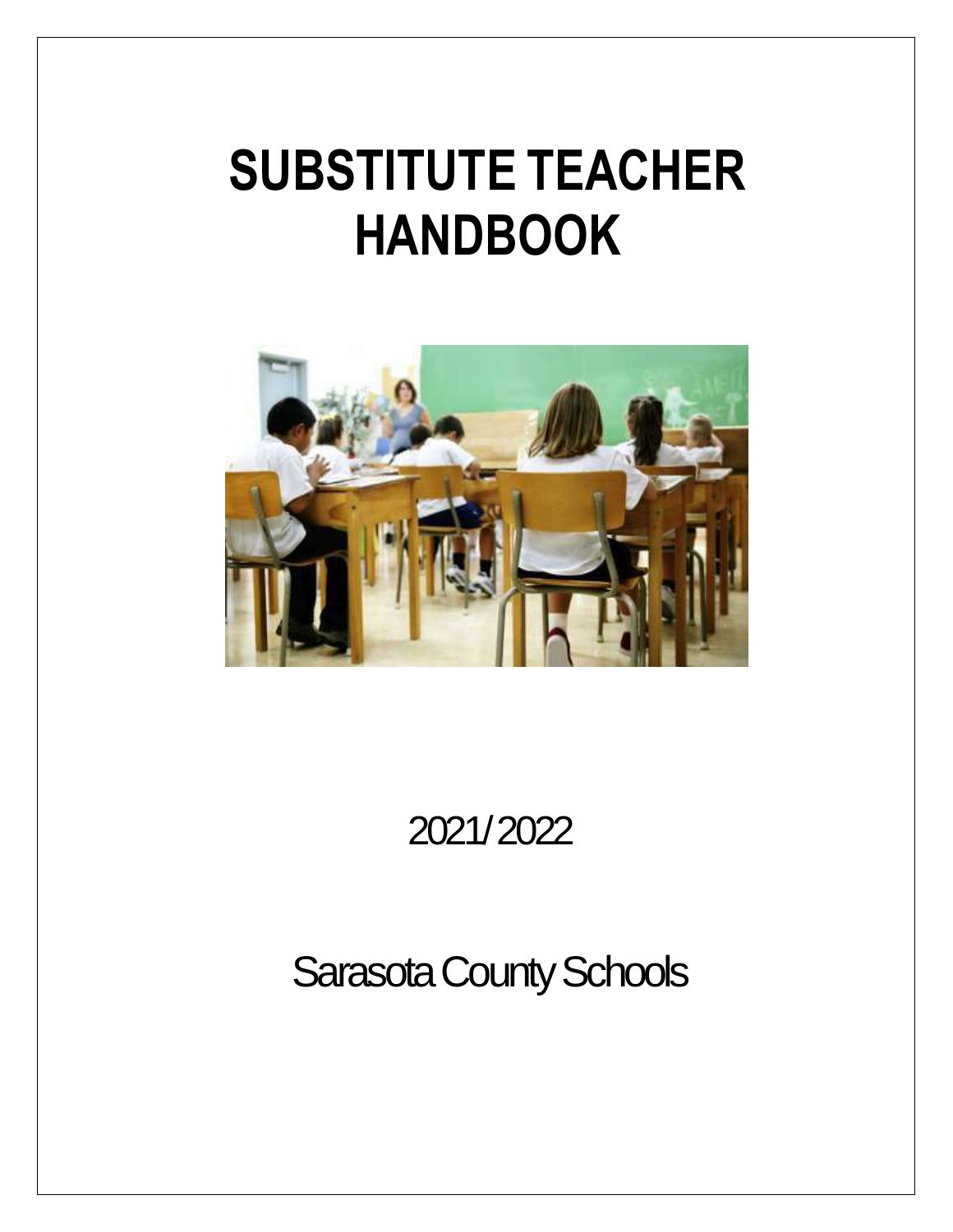This Substitute Handbook is provided as a guide and is not to be considered a contract. The School District reserves the right to make changes to the policies, procedures, and other statements made in this Substitute Handbook. Business conditions, federal and state law, and organizational needs change periodically; such changes may require portions of the Handbook be revised. This is necessary to successfully provide the appropriate employment relationship and to obtain the goals of the organization. Substitutes are encouraged to contact Human Resources with any questions.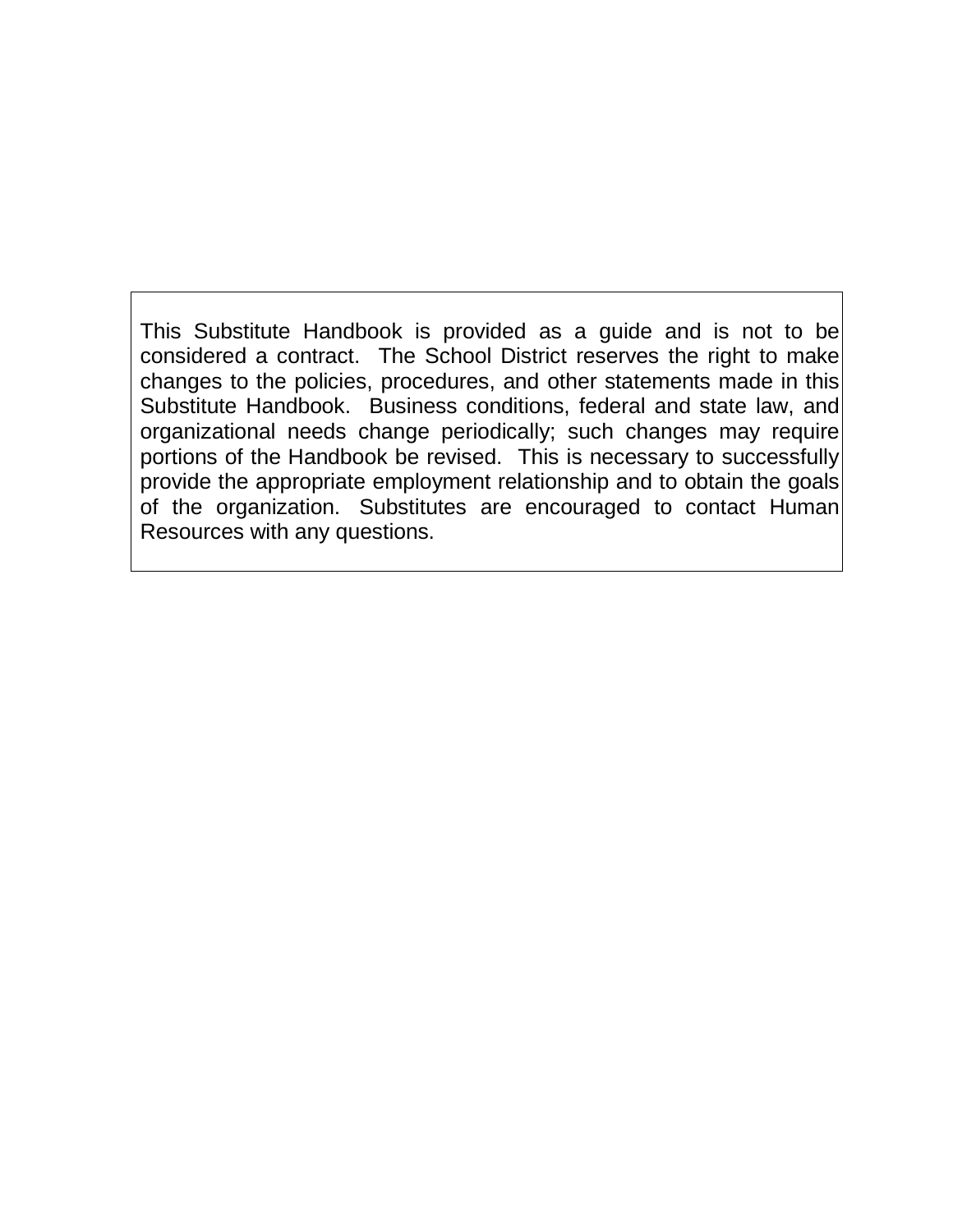**The Sarasota County Schools 1960 Landings Boulevard Sarasota, Florida 34231 (941) 927-9000 (941) 927-4087 (fax)**

## **School Board Members**

Shirley Brown, Chair

Thomas Edwards, Chair

Jane Goodwin, Vice Chair

Karen Rose, Chair

Bridget Ziegler, Chair

Brennan Asplen Superintendent of Schools

Allison Foster Executive Director, Human Resources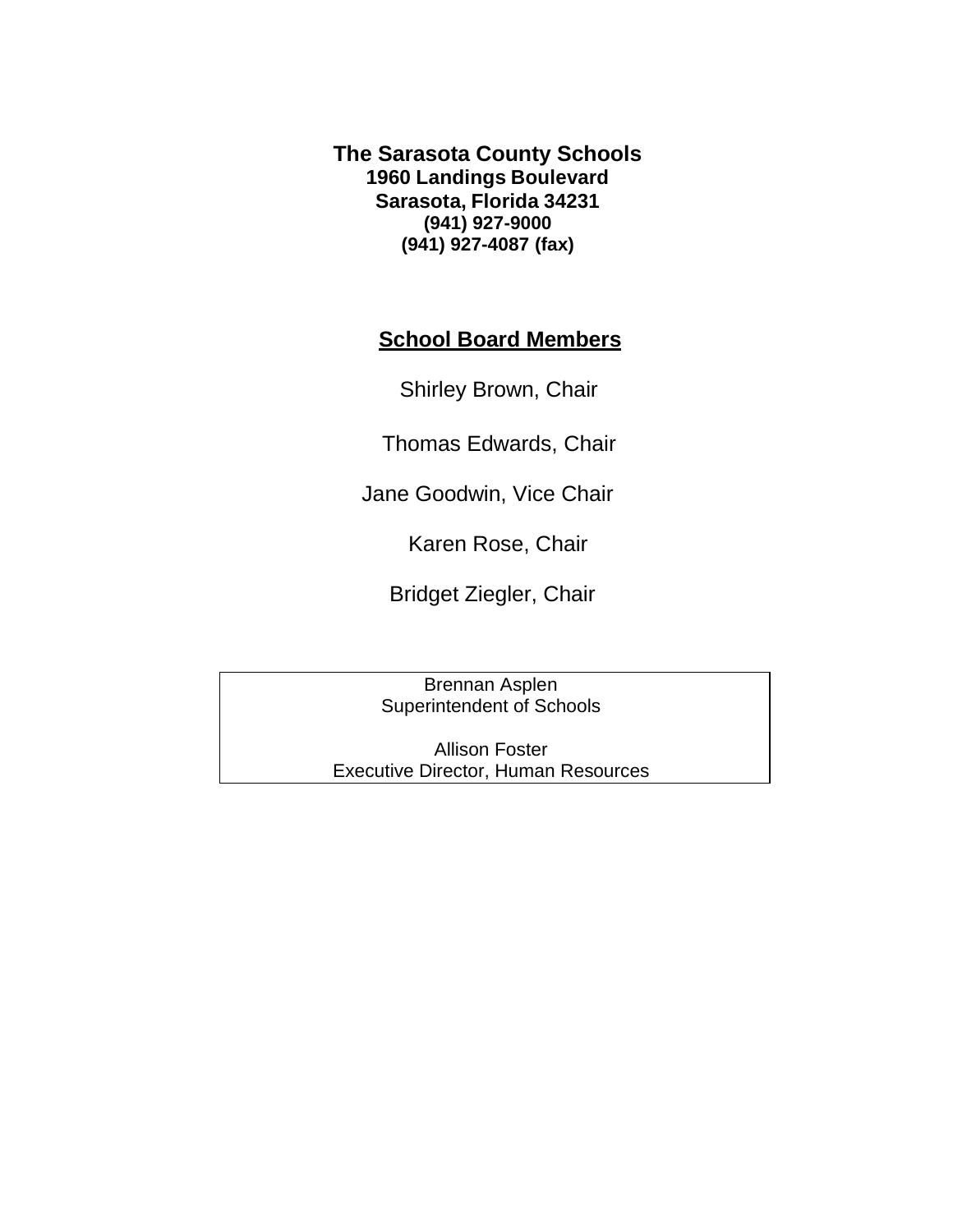## *Table of Contents*

|--|--|--|

| <b>Chapter I</b>   | B. Equal Opportunity Employment Policy Statement2             |  |
|--------------------|---------------------------------------------------------------|--|
| <b>Chapter II</b>  |                                                               |  |
| <b>Chapter III</b> | Professional Responsibilities of Substitute Teachers  14      |  |
|                    | Chapter IV On site Responsibilities of Substitute Teachers 16 |  |
|                    |                                                               |  |
|                    |                                                               |  |
|                    |                                                               |  |
|                    |                                                               |  |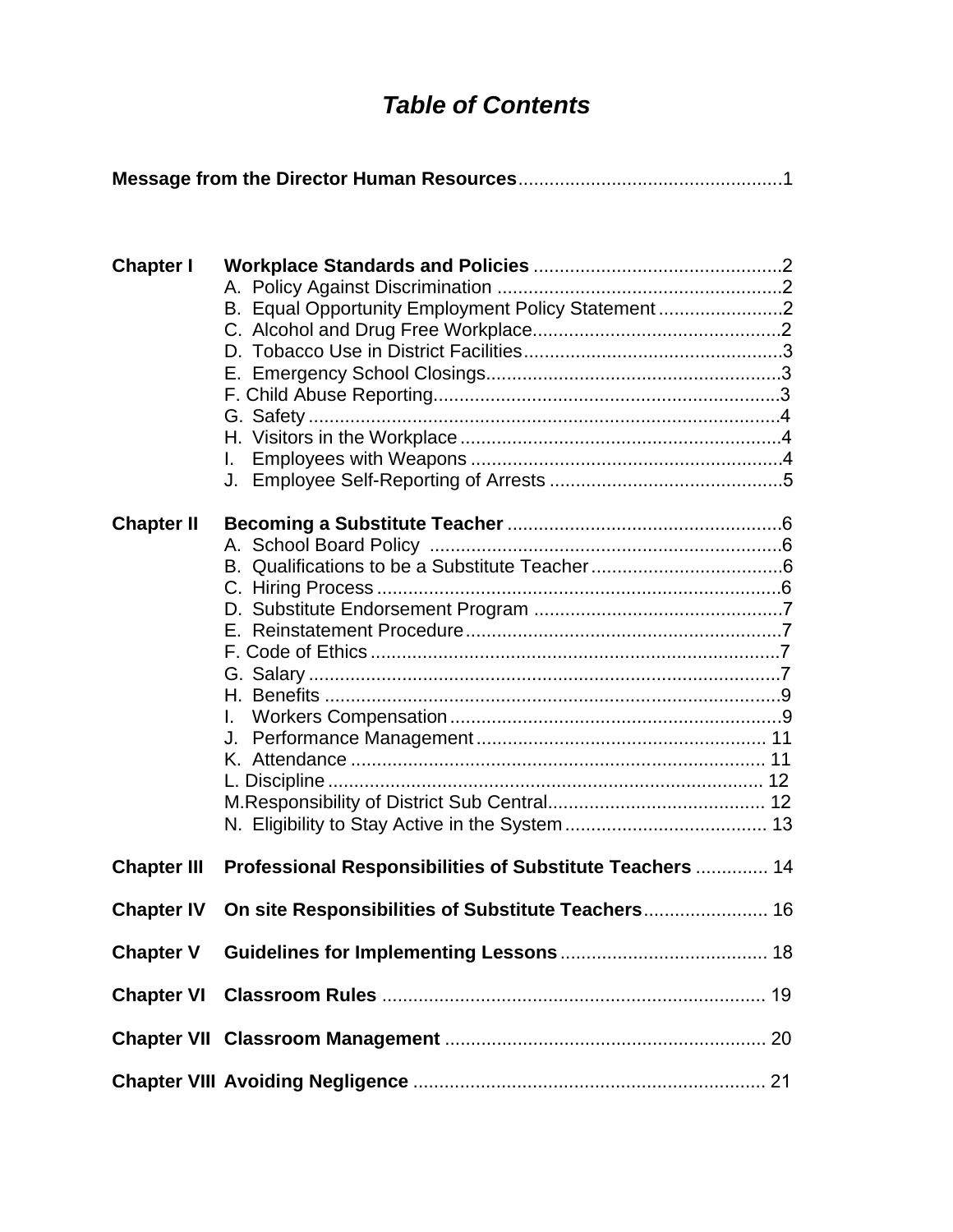**To access the information below (***referred to as Appendix A, Appendix B, etc., in this Handbook***) close or minimize this document to return to the webpage with active links.**

| <b>Web-Page</b><br>Link | <b>Description</b>                                          |
|-------------------------|-------------------------------------------------------------|
| A                       | <b>Equity Handbook</b>                                      |
| B                       | School Board Policy - Reporting Child Abuse                 |
| C                       | <b>Instructional Code of Ethics</b>                         |
| D                       | School Board Policy - Substitute Teachers                   |
| E                       | <b>Usage of Social Security Numbers</b>                     |
| F                       | Pay Schedule                                                |
| G                       | <b>Payroll Dates</b>                                        |
| н                       | Long Term Substitute Performance Evaluation Form            |
|                         | Absence Management Telephone Instructions                   |
| J                       | On-Line Instructions                                        |
| K                       | Hurricane Information                                       |
|                         | Florida Statute 1012.39: Substitute Teachers                |
| M                       | School Opening/Closing Times, Addresses & Telephone Numbers |
| N                       | <b>School Location Maps</b>                                 |
| $\circ$                 | <b>School Calendar</b>                                      |
| P                       | <b>Sub-Central Staffing</b>                                 |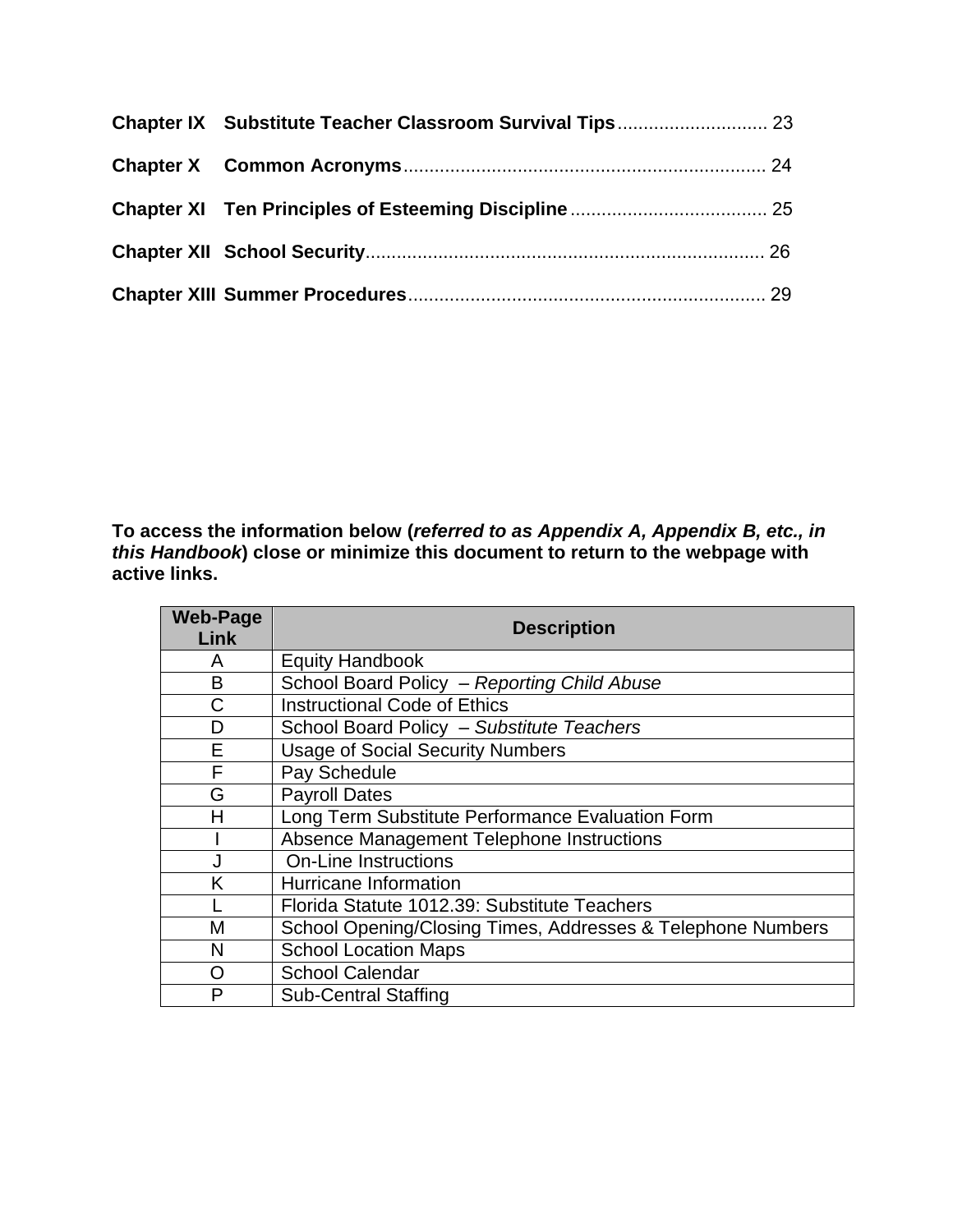**I've come to a frightening conclusion that I am the decisive element in the classroom. It's my personal approach that creates the climate. It's my daily mood that makes the weather. As a teacher I possess a tremendous power to make a child's life miserable or joyous. I can be a tool or a torture or an instrument of inspiration. I can humiliate or humor, hurt or heal. In all situations it is my response that decides whether a crisis will be escalated or de-escalated and a child humanized or dehumanized.**

> Dr. Hiam Ginott Teacher and Child New York: McGraw-Hill, 1972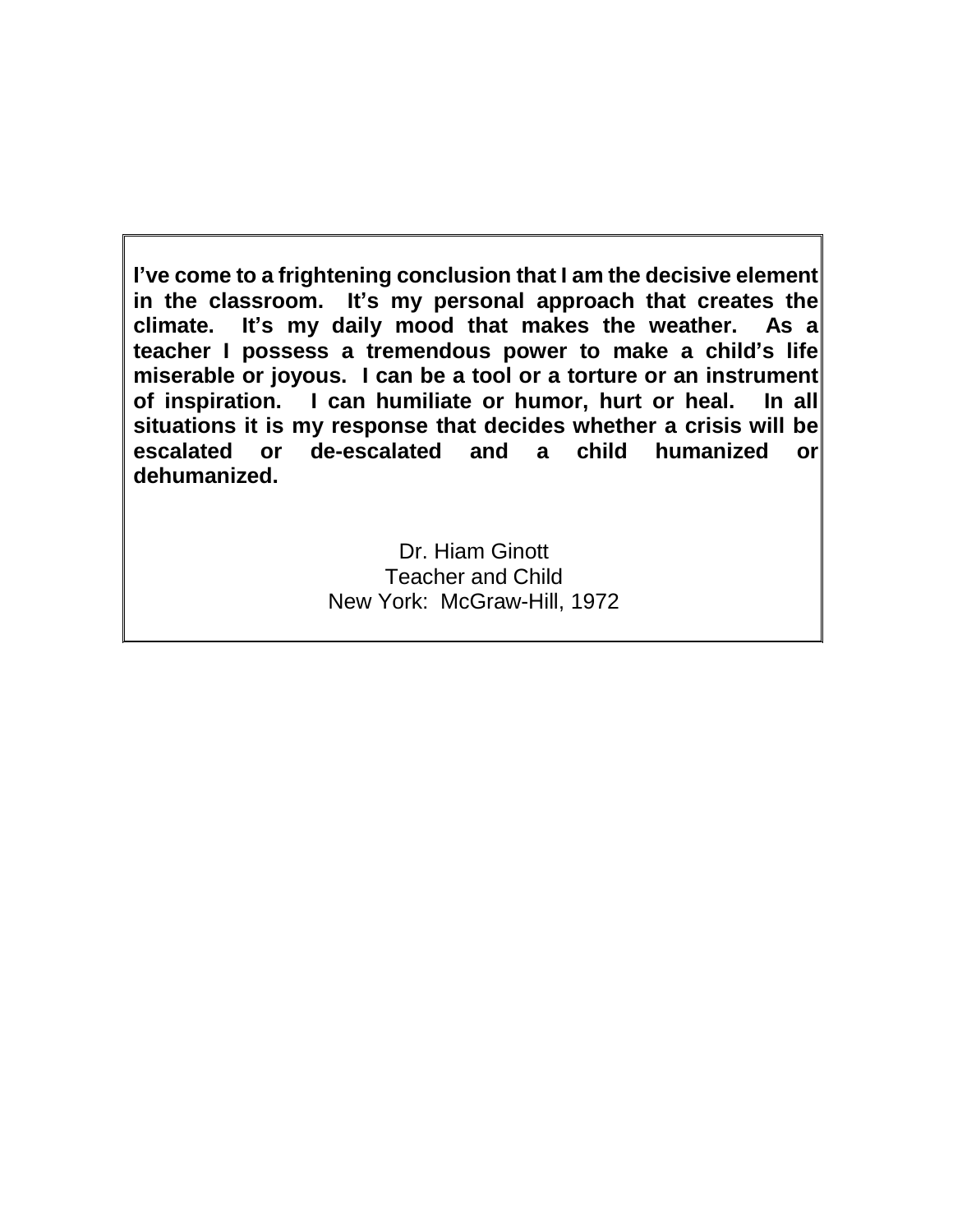

July 1, 2021

Dear Substitute Teacher,

On behalf of Sarasota County Schools , I would like to welcome you as one of our Substitute Teachers. Together we are charged with giving our students the best education possible. In order for us to do that, we must have quality in our classrooms at all times. Studies have indicated by the time a student graduates from high school, he/she will have spent a full year with a Substitute Teacher. This, alone, illustrates the value of your contribution to the education of our students.

Even though we enjoy a fine reputation for excellence, we still have much work ahead of us. We must find ways to close the achievement gap with our low- socioeconomic and minority students. We must improve our graduation and dropout rates, and we must enhance our career and technical education programs so that our students graduate with skills necessary for the 21<sup>st</sup> century workforce.

Our joint commitment to educational excellence can assure our students the quality they deserve. It is my hope you will find this Substitute Teachers Handbook a useful tool.

Sincerely,

Allison Foster Executive Director, Human Resources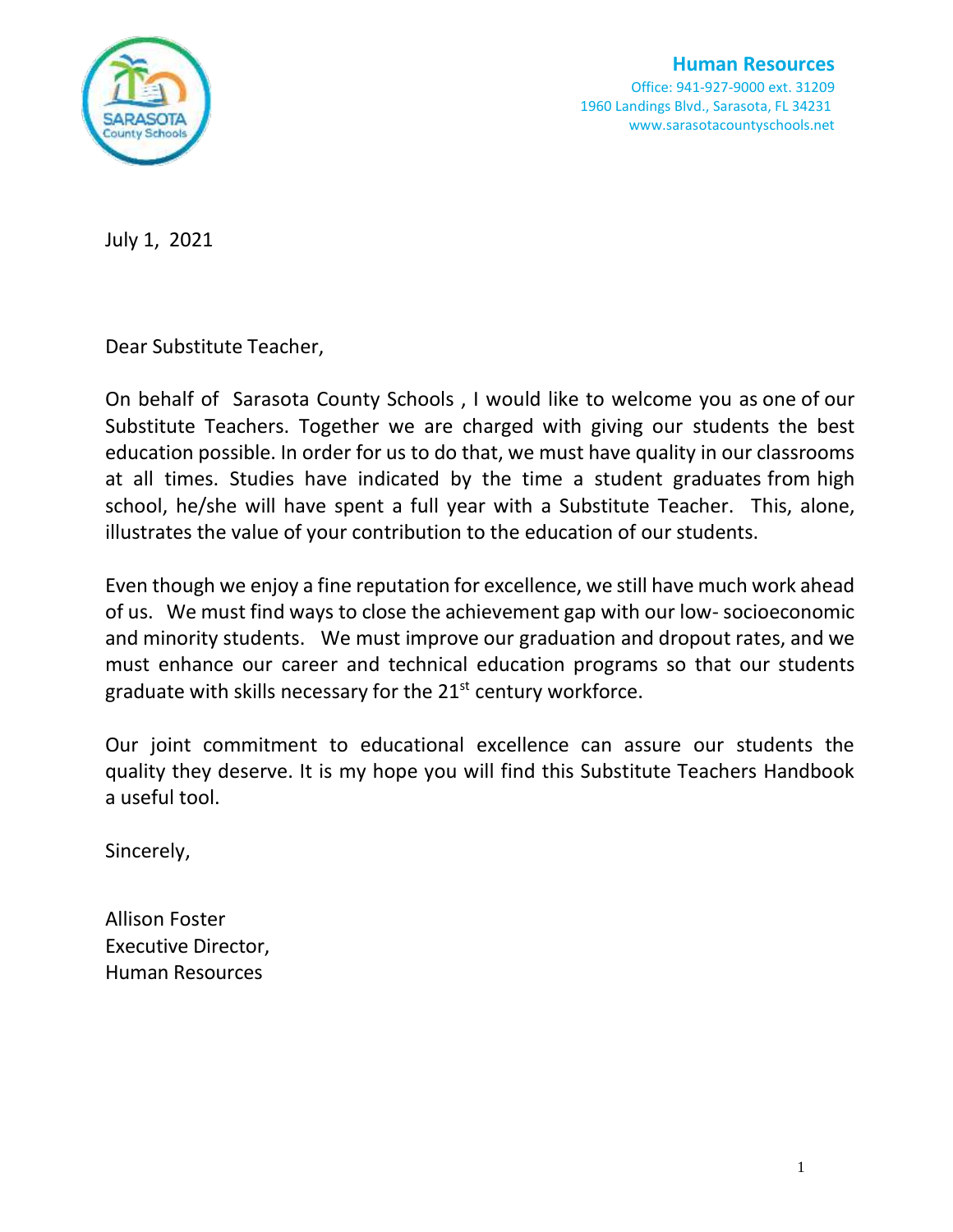## **Chapter I - Workplace Standards and Policies**

## **A. Policy Against Discrimination**

The School Board is committed to providing a work environment free of discrimination and harassment. No employee/applicant/substitute or student must tolerate such discrimination or harassment. Examples of prohibited harassment are listed in the policy manual. No person shall, on the basis of race, color, religion, sex, sexual orientation, age, national origin, marital status, disability if otherwise qualified, or on the basis of the use of a language other than English by Limited English Proficiency (LEP) students, be excluded from participation in, be denied the benefits of, or be subjected to discrimination under any education program or activity, or in any employment conditions or practices conducted by this School Board, except as provided by law. Further, School Board employees must comply with the Americans with Disabilities Act of 1990 ("ADA"). It is unlawful to discriminate against a qualified individual with a disability who can perform the essential functions of his/her job with reasonable accommodation.

## **B. Equal Opportunity Employment Policy Statement**

The policies and administrative regulations of The Sarasota County Schools seek to attain ideal conditions of Equal Employment Opportunity. These policies and regulations shall be amended where necessary to ensure full compliance with the letter and the spirit of the law, and apply to everyone in all instructional and non-instructional positions. The policy is to select employees/ applicants as needed on the basis of merit, training, and experience. There shall be no discrimination against any applicant or employee on the basis of race, color, religion, sex, national original, age, disability, marital status, or sexual orientation except when it is necessary to meet a bona fide occupational requirement. The Sarasota County Schools shall take all necessary action to comply with the federal, state, and local laws prohibiting discrimination in employment. We do this to reaffirm our commitment to Equal Employment Opportunity and to refine our implementation of existing policies as they apply to recruitment, hiring, training, promotion, personnel, management practices, and collective bargaining agreements. Please see Appendix A for complete policy and forms.

## **C. Alcohol and Drug Free Workplace**

We are a drug free workplace. As such, no employee shall possess, consume or sell alcoholic beverages or manufacture, distribute, dispense, possess, use or be under the influence of, on or off the job or in the workplace, any narcotic, drug, amphetamine, barbiturate, marijuana or any other controlled substance, as defined in the Controlled Substances Act (21 U.S.C. 812) and as further defined by regulations at 21 CFR 12001.11 through 1300.15 or Florida Statutes, Chapter 893. As a condition of employment, each employee will: (a) abide by the terms of this policy and (b) notify the Directors of Human Resources of any criminal drug statute arrest or conviction for a violation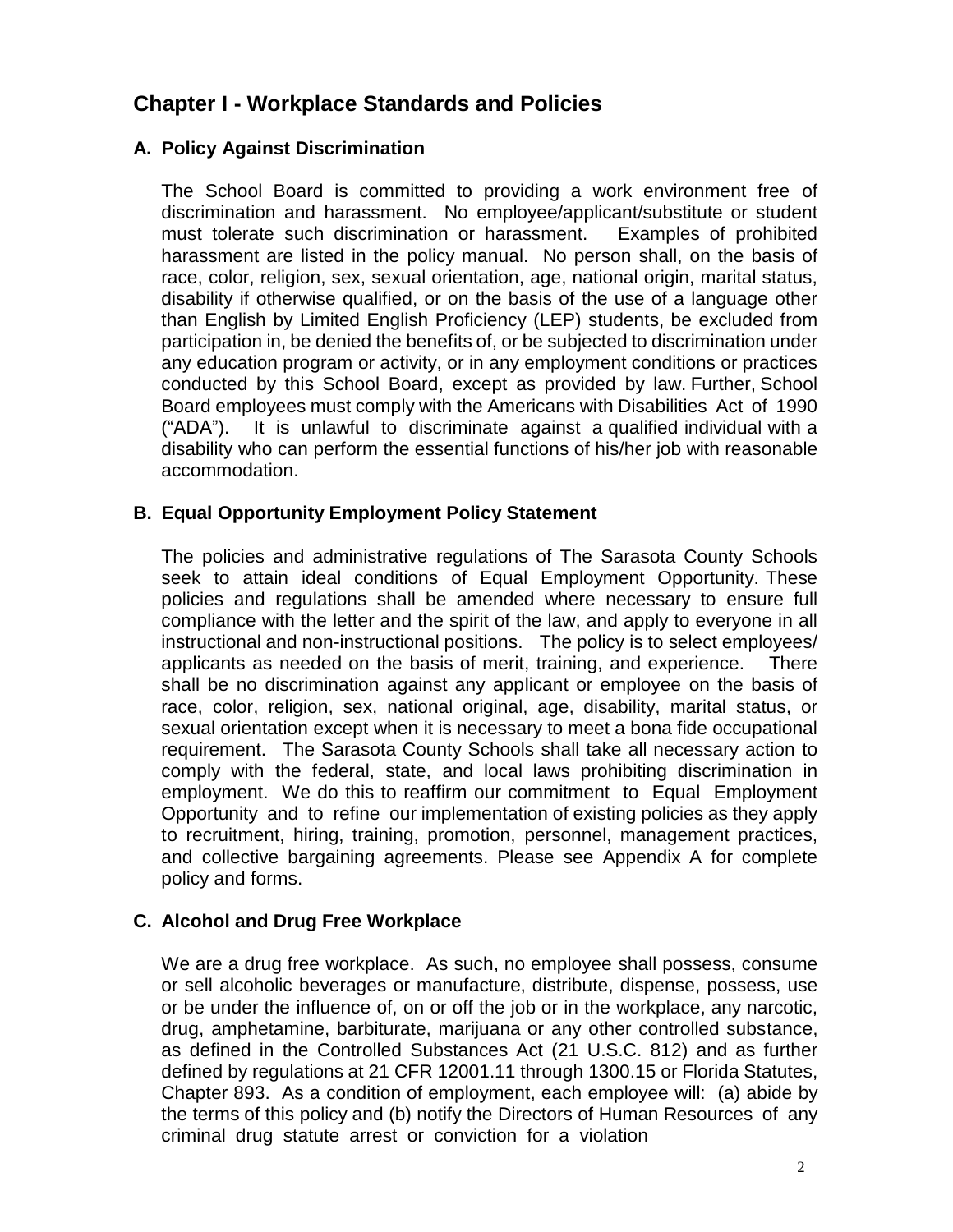occurring on the premises of the School Board, at the workplace, or during the conduct of any official activity related to the School Board within 48 hours.

## **D. Tobacco Use in District Facilities**

The School Board prohibits the use of any form of tobacco products in any area utilized by students or designated for student activities. Additionally, and in accord with law and other governing regulations, the School Board prohibits the use of tobacco products in any form in facilities, District School Board vehicles, and areas designated for various student programs and activities.

## **E. Emergency School Closings**

In case of an emergency, the superintendent/designee is authorized to close any school or all schools and to dismiss a school(s) prior to the regular daily dismissal hour. The principal may dismiss the school when the Superintendent or designee cannot be contacted, and an extreme emergency exists endangering the health, safety, or welfare of students. (1) In a declared state of emergency, control of students shall be maintained by school personnel until these students are released from school or in the case of transported students, until they depart from the school bus. (2) The principal shall cooperate with emergency preparedness authorities during a natural or manmade disaster. If a civil disturbance or similar situation occurs, the principal shall cooperate with the law enforcement authorities.

## **F. Child Abuse Reporting**

Pursuant to Florida Statutes, any person, including, but not limited to school teachers, school officials, and school employees, who knows, or has reasonable cause to suspect, that a child is abused, abandoned, or neglected by a parent, legal custodian, caregiver, or other person responsible for the child's welfare shall immediately report such knowledge or suspicion to the Florida Department of Children and Families' Central Abuse Hotline at (800)

96-ABUSE. The Central Abuse Hotline will accept any reports involving perpetrators who reside outside the state of Florida so long as the victim is residing in the county in Florida where the report is being made. All reports made to the Central Abuse Hotline are classified as confidential and are exempt from the Florida Public Records laws as authorized by State statute.

A person who is required by Florida Statutes to report known or suspected child abuse or neglect and who knowingly and willfully fails to do so, or who knowingly and willfully prevents another person from doing so, is subject to criminal prosecution.

If you are hesitant to judge a situation because of having limited exposure to a student, you may want to consider contacting a school administrator, *i.e.* Principal or Assistant Principal, for assistance.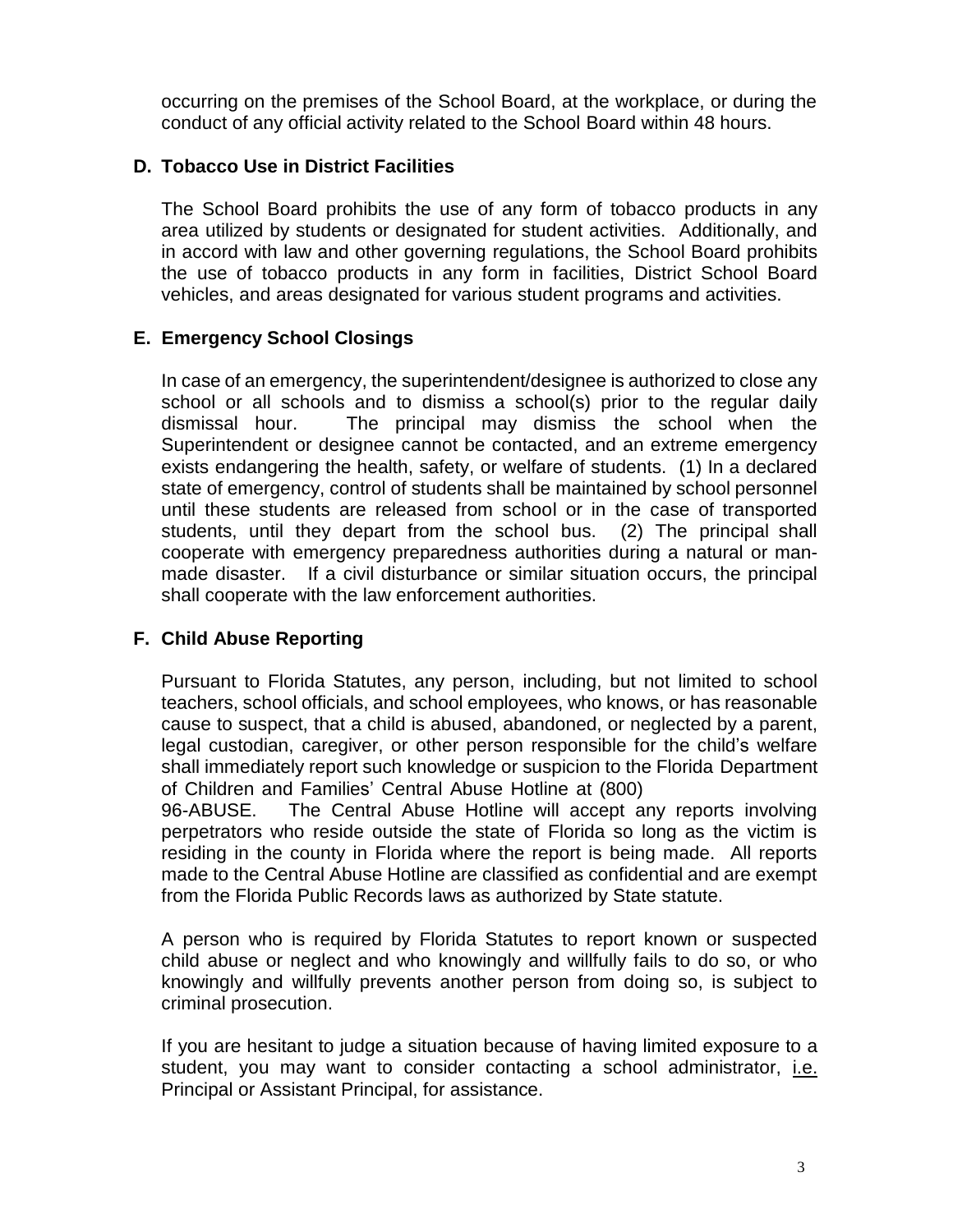If a complaint is made against a School District employee, volunteer, agent, or other employee affiliated with the School District, which, if true, would constitute child abuse, neglect, or abandonment by that person, the complaint shall be immediately forwarded to the Superintendent. The Superintendent shall forward the complaint to the Department of Children and Families for investigation. The person accused of child abuse, abandonment, or neglect shall be suspended from duties involving interaction with children pending investigation of the allegations.

## **G. Safety**

The District has developed and promotes a comprehensive program to ensure the safety of its employees, students, and visitors. The safety program includes guidelines and procedures for responding to emergencies and activities to help reduce the frequency of accidents and injuries. To prevent or minimize injuries to employees, coworkers, and students and to protect and conserve district equipment, employees must comply with the following requirements:

- Observe all safety rules
- Familiarize yourself with District critical incident plans/procedures and emergency preparedness protocols
- Keep work areas clean and orderly at all times
- Immediately report all accidents to their supervisor
- Operate only equipment or machines for which they have training and authorization
- Employees with questions or concerns relating to safety programs and issues should contact their immediate supervisors.

## **H. Visitors in the Workplace**

All visitors are required to enter any District facility through the main entrance and to sign in or to report to the building's main office. Authorized visitors will receive directions or be escorted to their destination. Employees who observe an unauthorized individual on the district premises should immediate direct him or her to the building office or contact the administrator in charge.

## **I. Employees with Weapons**

No employee of the school system shall have a weapon in his or her possession while on school property or at a school activity. Neither guns, whether operable or inoperable, loaded or unloaded, nor facsimile weapons or antique weapons may be brought onto school property including the parking lot or to a school activity. Any weapon confiscated shall be immediately turned over to the principal/building administrator who shall turn the weapon over to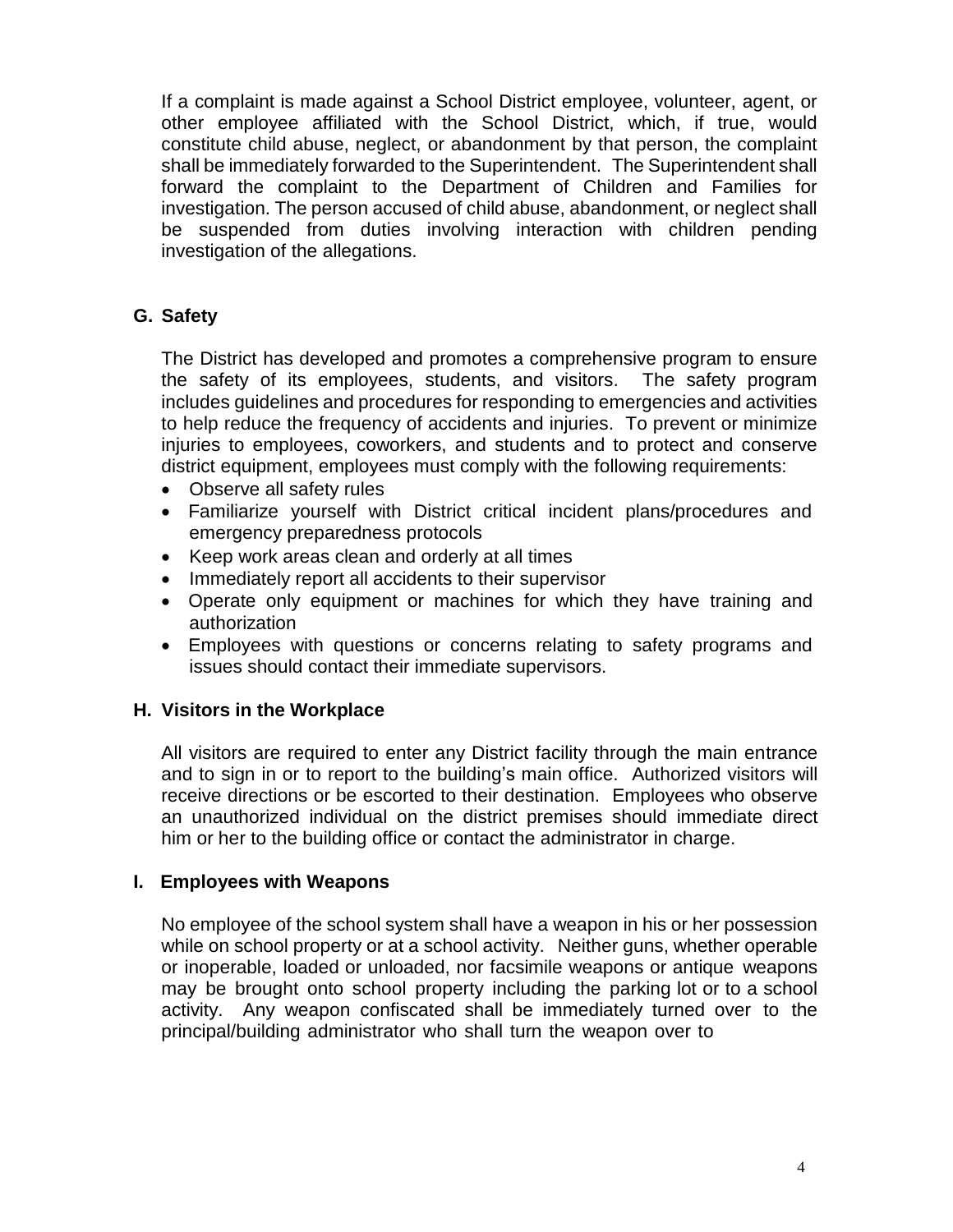the proper authorities. Authorized law enforcement officers, including school resource officers, may have weapons in their possession while on duty.

## **J. Employee Self-Reporting of Arrests**

Under certain circumstances, substitutes are required to report arrests and/or convictions. Procedures regarding when and what to report can be found in the Code of Ethics/Principles of Professional Conduct. (For your convenience, a copy is found in Appendix C.)

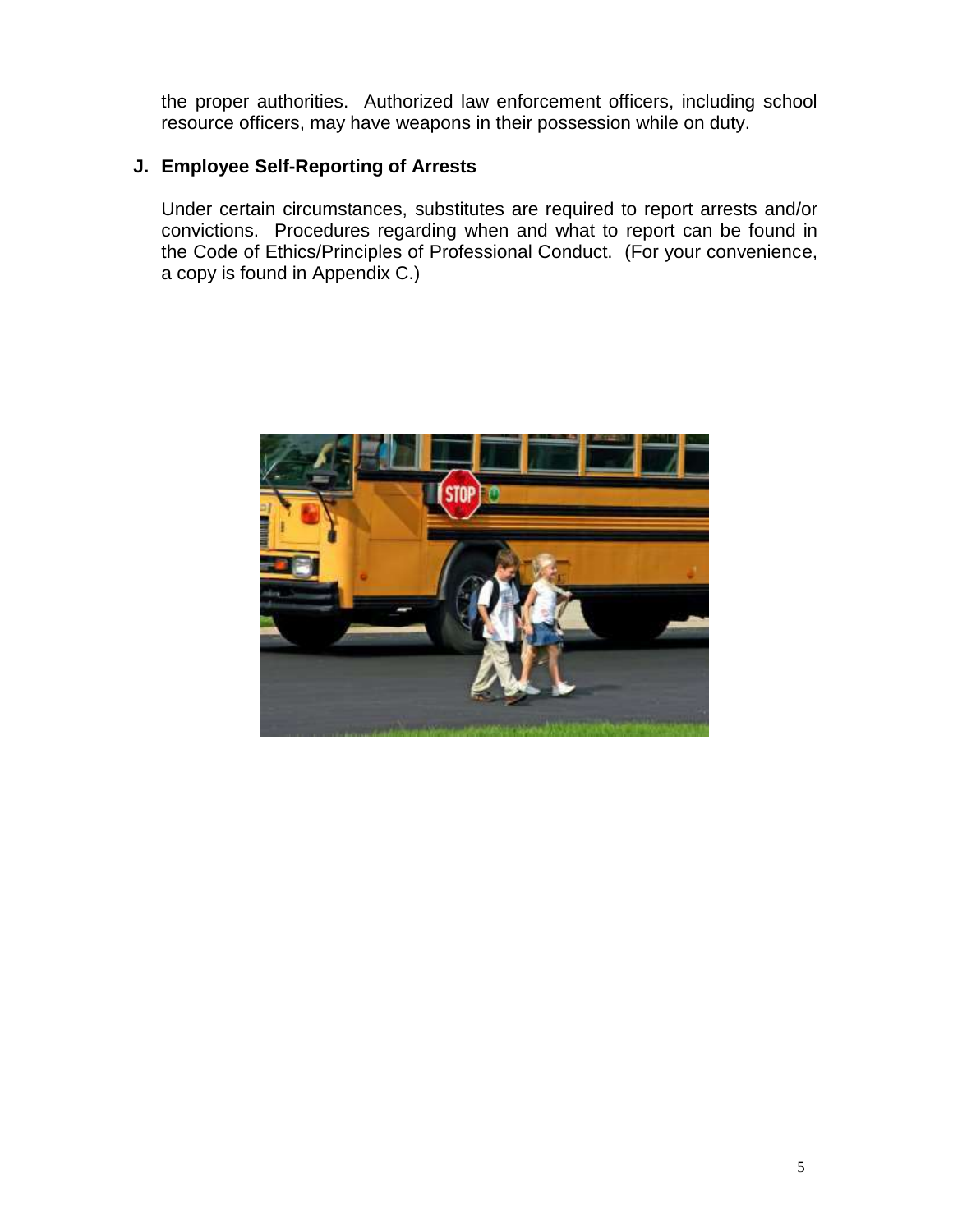## **Chapter II – Being a Substitute Teacher**

## **A. School Board Policy 6.145**

School Board Policy 6.145 addresses Substitute Teachers and Temporary and Substitute Classified and Support Employees. (A copy of this policy is included as Appendix D.)

## **B. Qualifications to be a Substitute Teacher**

- At least 18 years old
- Possess **a Bachelor's Degree or higher**

## **C. Hiring Process**

Prospective Substitute Teachers need to:

- Submit a complete Substitute Instructional Application Once approved, you will have to complete all supporting documents. You will be notified via email. Be sure the email you have entered into your online application is correct. It is your responsibility to update your email address if it changes. When notified you will have to report to Human Resources on the first floor of the Maroon awning building, 1960 Landings Boulevard, Sarasota, Florida 34231 to finalize processing.
- Complete the District's on-line Substitute Endorsement Training or provide proof of certification and teaching experience within the preceding five years (See item D below for additional information.)
- Complete additional paperwork: W-4 for tax withholding, I-9, Acceptance of Copyright Guidelines, Direct Deposit, Drug Screen cost, Retirement Clarification form, Social Security Exemption form, Oath of Loyalty, Code of Ethics, Right to Know About Toxic Substances form, Substitute Disclaimer. You will also be asked to provide your Social Security card. **Please note** the Sarasota County Public Schools use your social security number for the following purposes: identification and verification, benefits processing, data collection, tax reporting, and criminal background checks. Appendix E contains a memo from the Executive Director of Human Resources and Labor Relations detailing usage of social security numbers.
- Submit a **Physician's Statement of Health from the Previous 12 Months**
- Have your fingerprints taken for the **Background Screening**
- Take the **Pre-Employment Drug Screen**
- Be photographed to get your **ID badge**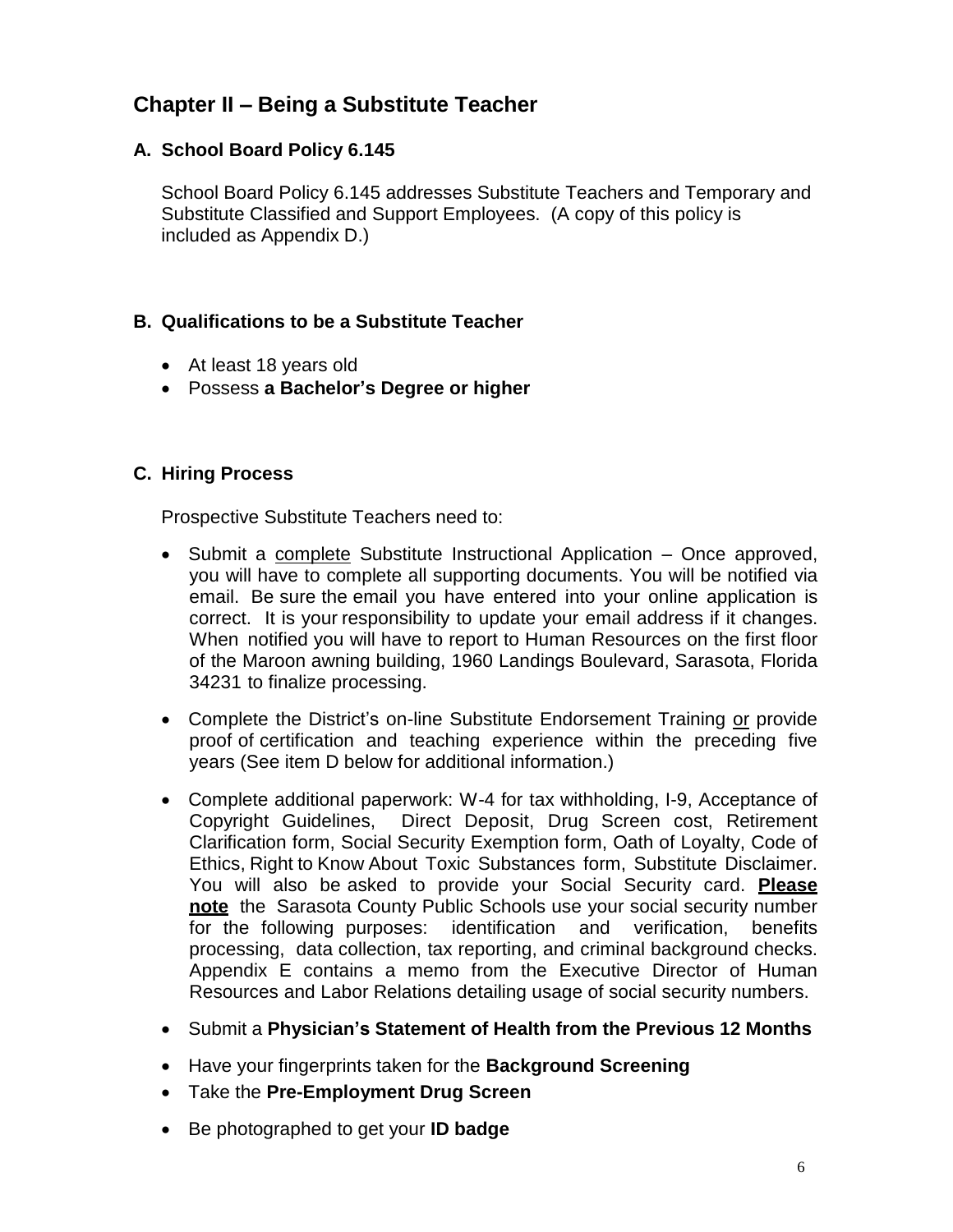- **Acknowledgement of Substitute Handbook online**
- Access and Complete the on-line **Mandatory** Orientation within 30 days

## **D. Substitute Endorsement Program**

To comply with Florida Statutes, the Board requires Substitute Teachers to complete the District's on-line Substitute Endorsement Program. Prospective Substitutes may be exempted from this course if they possess a professional teaching certificate and provide proof of having taught in a U.S. public or private school within the preceding five years. (Examples of documentation include: employment contract, evaluation, or verification of employment.)

## **E. Reinstatement Procedure**

Approval to work as a substitute teacher is granted on an annual basis. Each year, a Letter and a Annual Registration form will be mailed to substitutes in good standing from the previous year. The letter will tell you where and when to pick up your new Substitute ID Badge. When the Registration form is received by Sub-Central, the substitute will be entered into the database as an active substitute within five (5) business days.

You must sub at least **10 full days** (7.5 hours daily) during the school year in order to qualify to sub the following year. If you do not sub the required time, check with the front desk in HR to complete the necessary paperwork in order to work.

## **F. Code of Ethics**

Because our business involves children, the community holds us to a higher standard than many other professions. As a result, a Professional Code of Ethics governs all employees and substitutes of the Sarasota County Schools. Separate Codes of Ethics govern classified and instructional staffs, but the spirit and intent of each is the same: to maintain the worth and dignity of people. You received a copy of the Code of Ethics as part of the hiring process. . Please ensure you are familiar with its contents, as violations can lead to disciplinary action – up to and including release. An additional copy has been included in Appendix C for your convenience.

## **G. Salary**

Substitute teachers for Sarasota County Schools are paid based upon their level of education.

The rate of pay for Substitute Teachers is approved annually by the School Board and published on the Human Resources Department website in the Temporary/Substitute Salary Schedule. A copy of this schedule is found in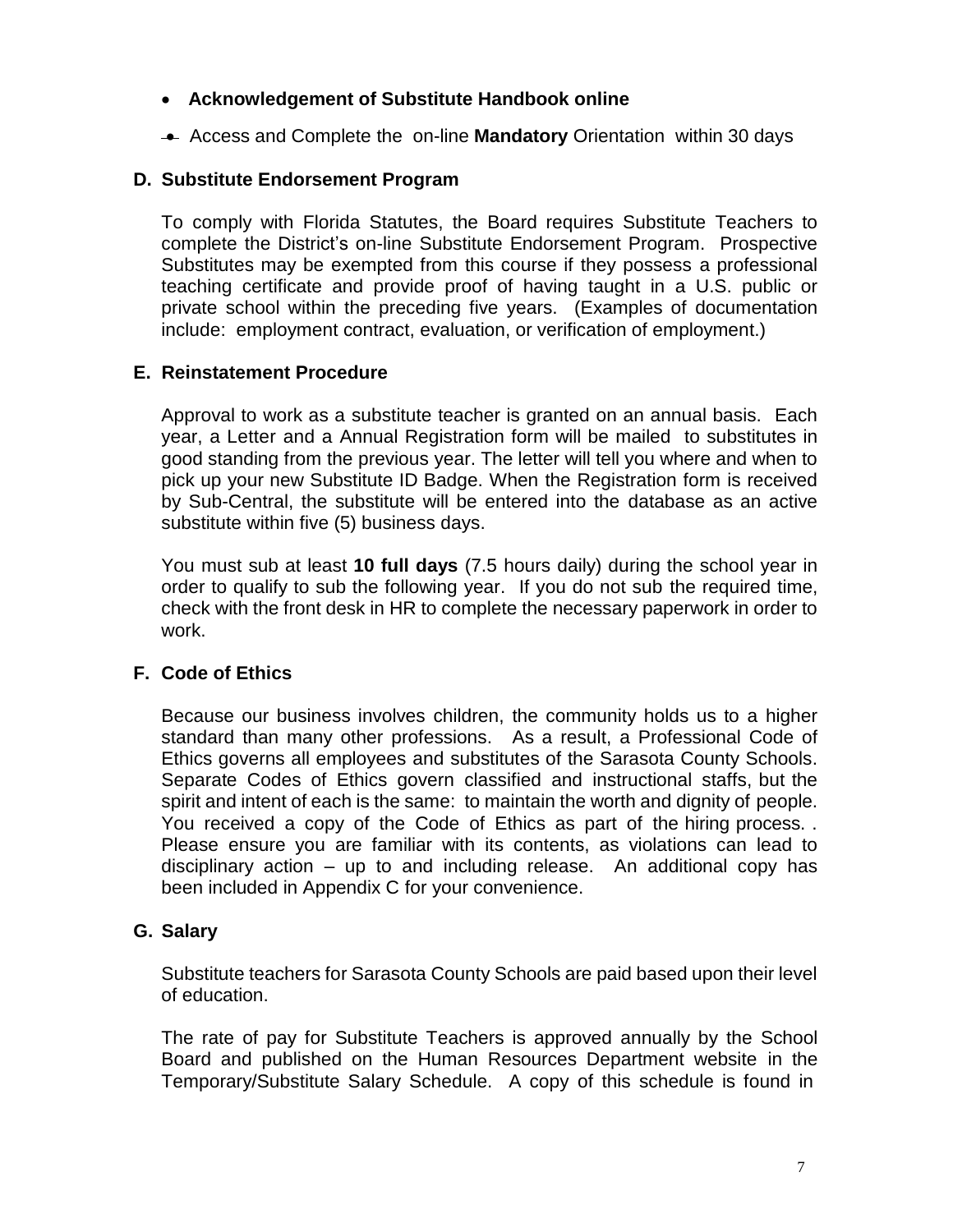## Appendix F.

The table on the following page summarizes how Substitute pay is calculated. Questions should be directed to the Human Resources Department at (941) 927-9000, extension 31226 or to the Payroll Department at (941) 927-9000, extension 31330.

| <b>Type of Assignment</b>      | <b>Pay Rate</b>                      | <b>Calculation</b>            |
|--------------------------------|--------------------------------------|-------------------------------|
| Instructional < 21 consecutive | Substitute - Endorsed Teacher at the | $<$ 3.75 hours = half day     |
| days                           | appropriate education level          | $>3.75$ hours = whole day     |
| Instructional > 21 consecutive | Substitute Teacher Daily Rate (Long  | $<$ 3.75 hours = half day     |
| days in the same assignment    | Term)                                | $>3.75$ hours = whole day     |
| Classified                     | Corresponding classified Substitute  | Hourly rate X number of hours |
| (classroom aide, receptionist, | rate                                 | worked                        |
| $etc.$ )                       |                                      |                               |
| Classified Para-Professional   | Corresponding classified substitute  | Hourly rate X number of hours |
| Aide                           | rate                                 | worked                        |
|                                |                                      |                               |
| <b>Classified ESE Aide</b>     | Corresponding classified substitute  | Hourly rate X number of hours |
|                                | rate                                 | worked                        |
|                                |                                      |                               |
| After School Child Care Aide   | After School Child Care Aide         | Hourly rate X number of hours |
|                                |                                      | worked                        |

#### 1. Call-in Pay

In the rare event a school cancels an assignment, fails to notify the substitute, and the Substitute reports for duty as scheduled, the Substitute will receive two (2) hours of call-in pay.

The Payroll Department recommends substitute teachers maintain a detailed personal record/log of the days/hours worked. Questions about salary payments should be directed to the Payroll Department at (941) 927-9000 extension 31330 immediately after receipt of the payment in question.

- 2. Direct deposit to any financial institution is mandatory. Enrollment forms are available in the Human Resources and Payroll offices. Direct deposit implementation begins with the first available pay run following receipt of a completed enrollment form. Substitutes are required to enroll in direct deposit. If a Substitute wishes to change financial institutions or to cancel direct deposit, he/she is required to give advance (2 weeks) written notice to the Payroll Office. Direct deposit is a requirement.
- 3. Pay stubs and W'2's are accessible to all employees. Go to the district web site and click at the top on Employees. Click on the Employee Portal. User Id is your A number. Your Pin # is the last 4 digits of your Social Security number. Click on Payroll. You can access and print your pay stubs and W'2's.
- 4. Current Contact Information It is the substitute's responsibility to obtain a Change of Address Form from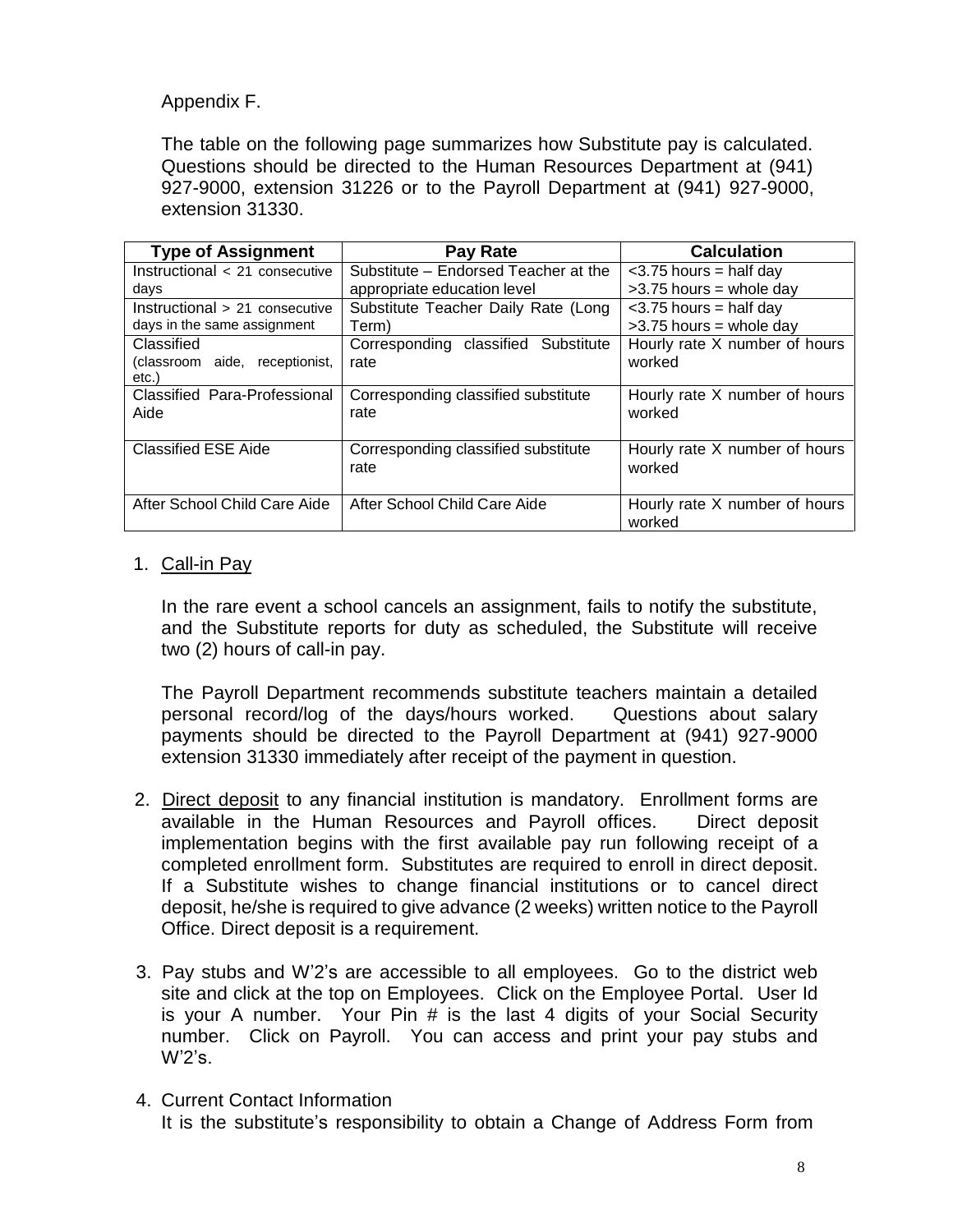any school office, online or the Human Resources Department and to return it in a timely fashion to ensure check stubs are mailed to the proper address.

## **H. Benefits**

Substitute teachers contribute to Bencor, a Social Security Alternative Plan, which is an Internal Revenue Code 401(a) account. This Internal Revenue Code 401(a) account is considered a pension plan; therefore, you should consult a qualified tax advisor if you also participate in or make contributions to any other retirement plan, annuity, or Individual Retirement Account ("IRA"). The School Board does not contribute to the Internal Revenue Code 401(a) account. There are no other benefits for substitutes. If an assignment extends beyond six consecutive months, the employee enters the Florida Retirement System and Social Security System.

## **I. Workers Compensation**

If you suffer a work related injury/illness, The School Board of Sarasota County, Florida is committed to returning you to the same state of function you enjoyed previous to the injury/illness and to bringing you back to work as quickly as possible. Listed below are your rights and responsibilities.

As an employee, you have a right to:

- Receive timely and appropriate medical care for injuries sustained during the course of, or arising out of, your employment.
- Receive timely and understandable information concerning your treatment including available alternatives and their potential effectiveness.
- Receive your treatment with dignity, courtesy, respect, privacy, and with all of the confidentiality specified within the workers' compensation laws.
- Select or change the Primary Care Physician (PCP) or Specialist Physician utilizing established procedures.
- Request a second medical opinion about your treatment.

## As an employee, you are responsible to:

- Immediately report any injury received on the job to your supervisor or manager.
- Contact, or have your supervisor contact, the case manager prior to seeking medical care for an occupational injury that does not require emergency treatment.
- Obtain all medical care from Network providers unless authorized by your Medical Care Coordinator (MCC).
- Follow your provider's instructions regarding your treatment.
- Keep all scheduled appointments.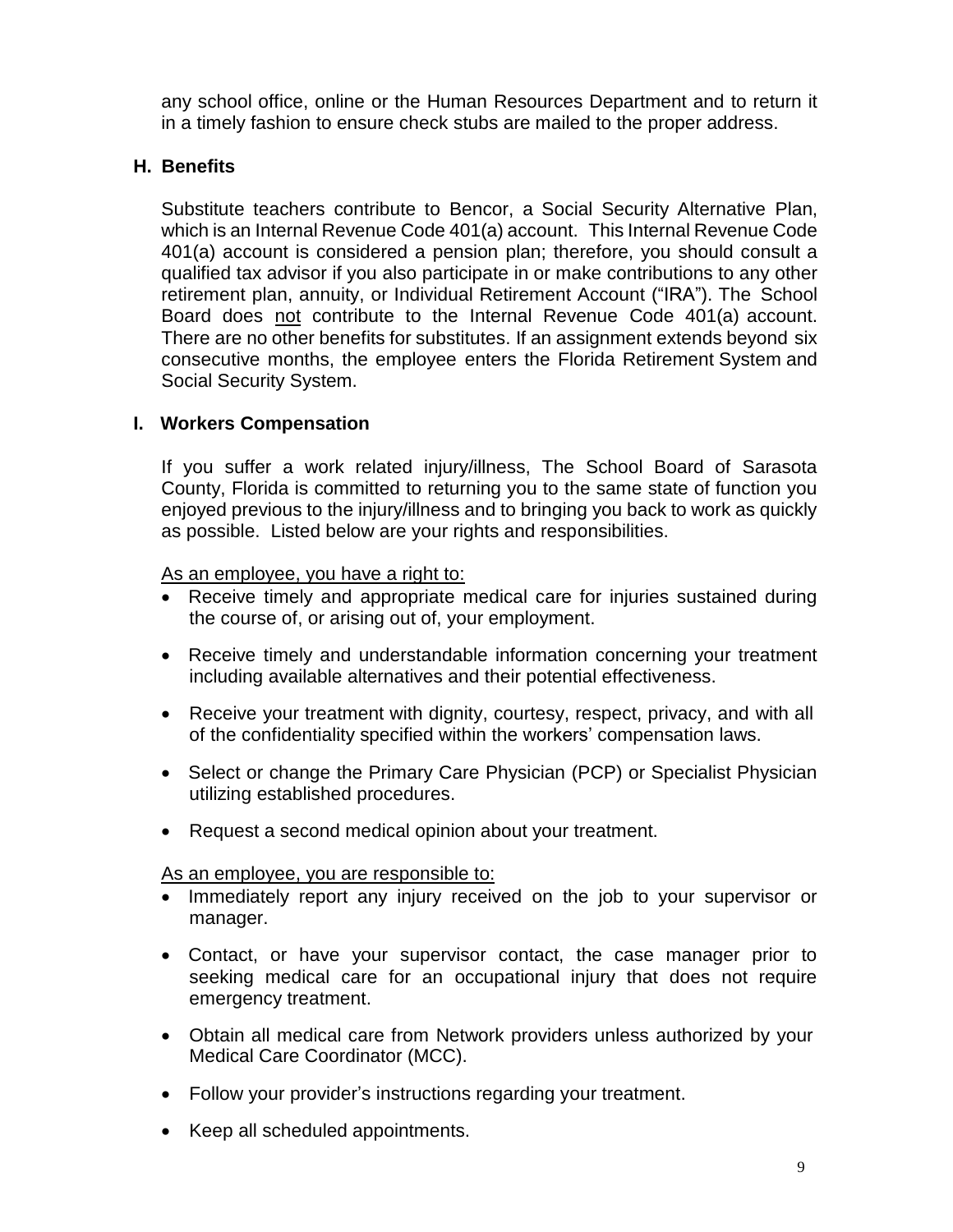- Return to active employment when released by your physician.
- Appeal any disputed medical or administrative decision using the defined grievance procedures.

## **Intake System**

In the case of injury or illness requiring services that are not an emergency (back pain, sprained ankle, etc.), the employee must notify his/her Supervisor who, in turn, will call Commercial Risk at 1-888-763-1450 to receive authorization prior to obtaining care.

All medical care, with the exception of emergencies, must be routed through the case manager.

Emergency Care

- If it is a true emergency, have someone call 911 or take you to the nearest emergency room.
- A supervisor will call Commercial Risk at 1-888-763-1450.
- Any additional medical care that is needed will be coordinated through them.

## **After Care Hours**

Medical care is available 24 hours a day, seven (7) days a week (including holidays). If for some reason the employee should go to the Emergency Room or Urgent Care facility in the Network, the employer must call the case manager on the next business day to report such visits.

## **Traveling Employee**

Except in emergency situation, employees who are injured outside of the Network area must call Commercial Risk at 1-888-763-1450 prior to treatment. Unless prior authorization is received for non-emergency care outside of the Network, the employee could be held responsible for payment.

## **Medical Care Coordinator (MCC)**

The Medical Care Coordinator (MCC) is a network physician who is responsible for managing the medical care of an injured worker. This includes determining other health care providers and facilities to which the injured employee will be referred for evaluation and treatment. The MCC acts as the "gatekeeper."

Initial Service – Commercial Risk promotes access to care through Network Providers. The case manager will direct the injured worker to a Primary Care Provider through a choice of physicians.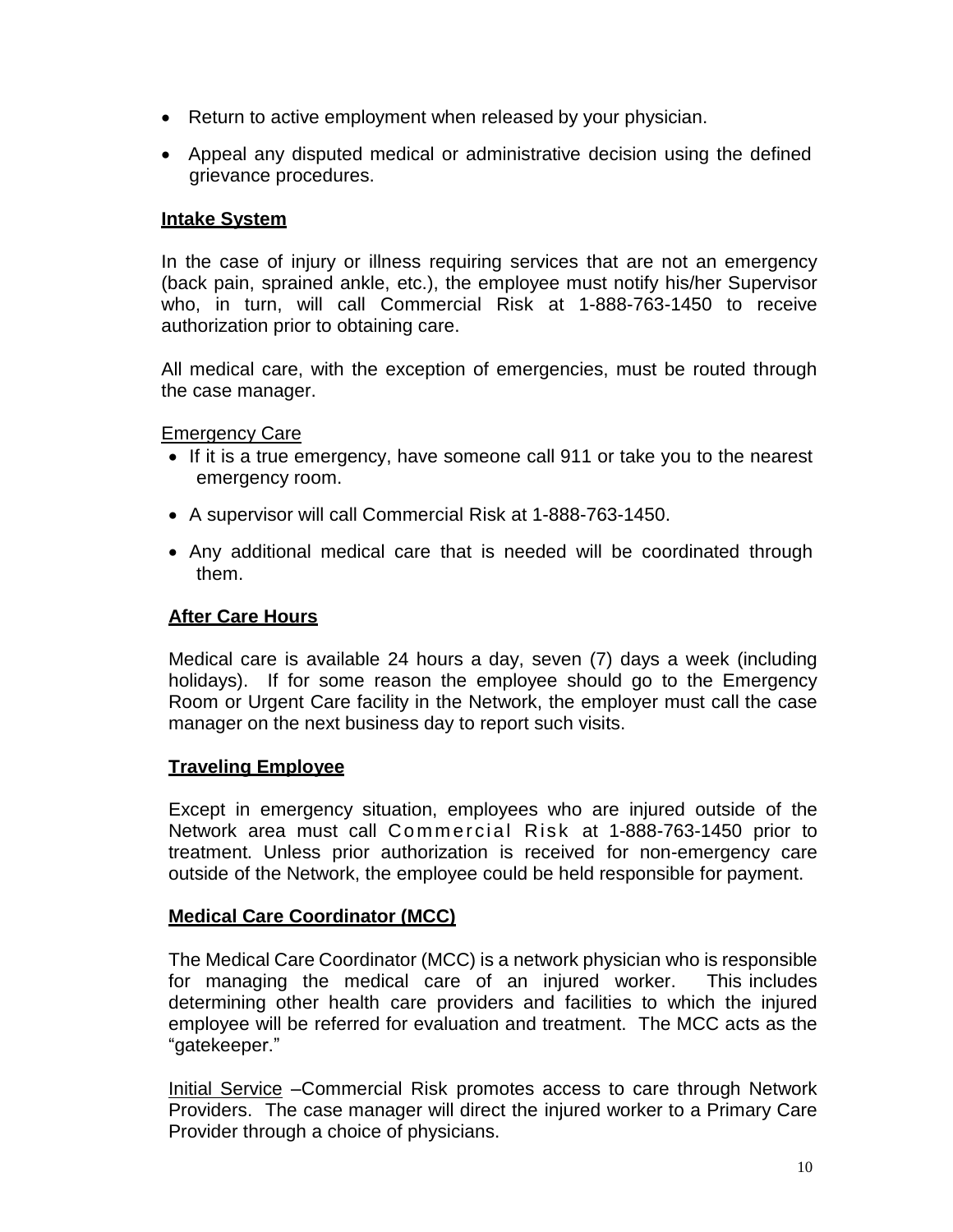Referrals – The Medical Care Coordinator will, consistent with acceptable professional standards for rendering quality medical care, make referrals of injured or ill employees only to other Network Physicians, providers, hospitals, or facilities. Commercial Risk will provide the Medical Coordinator with a list of all such participating providers and will periodically update such lists. In those instances where required medical treatment and attendance are not available with the provider network, the MCC may refer outside of the network.

Specialists – Specialist physicians and other providers may be required for appropriate care. These physicians and providers must be in the Network and must be authorized to provide care prior to beginning treatment.

Change of Provider – Provider changes will occur in only limited situations. The Medical Care Coordinator may grant the injured employee one change of provider. That provider must also be in the network and must practice the same specialty as the original physician. If the injured worker requests a second change of provider, that request will be handled as a grievance.

## **Grievance Process**

The injured worker always has the right, upon completion of the full grievance procedure or while the grievance is in process, to file a request for assistance with the Department of Labor and Employment Security, Division of Worker's Compensation, Employee Assistance Office at 1-800-342-1741.

#### **J. Performance Management**

The District has implemented a performance management system for long- term Substitute Teachers, i.e. any Substitute who works in a position for more than 21 days. A copy of the evaluation form is found in Appendix H.

#### **K. Attendance**

Substitute attendance and timeliness is critical to our staff and the success of our students. **Once a Substitute Teacher accepts an assignment in Absence Management, either by phone or via the Internet, the District expects the Substitute to honor his/her entire commitment.**

The Absence Management system will continue to call in search of a substitute who is willing to accept an assignment up to 2 hours after the start time of the assignment. **If you accept an assignment after the start time, you are required to call the school and inform them you have accepted the position. They will inform you if they still need you to come in and if the assignment will be for a full day or a half day assignment. If you are taking the position, you have up to one hour to get to the school. If you can't be at the school within the hour, please do not take the job.**

**It is unprofessional, as well as unacceptable, to:**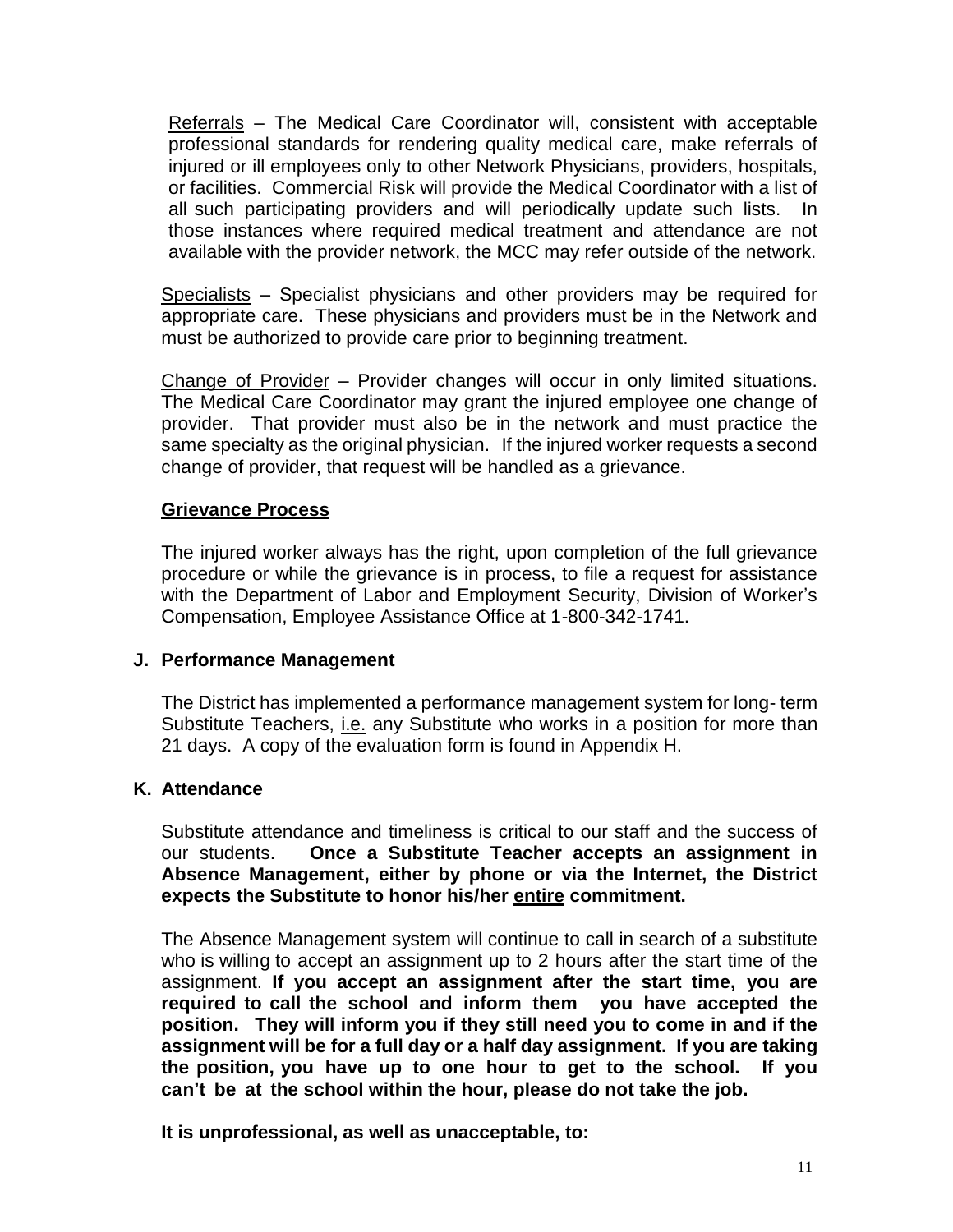- **Not show up at a school**
- **Leave early without the approval of the school administrator or**
- **Cancel an assignment –** If the substitute should cancel an assignment, he/she will not be able to work for those day/days of the assignment they canceled.

As previously discussed, the school administrator may request you to cover a class during the "planning" period assigned to the teacher you are replacing. However, if you have not been requested to cover another class and if the planning period is the last period of the day, you may not simply leave for the day – unless approved by a school administrator, i.e., principal or assistant principal.

## **L. Discipline**

On occasion, school administrators request a Substitute not be permitted to return to their campus. Such a decision is made when the administrator receives negative comments about the Substitute's performance or behavior from staff member, parents, students, etc. In some cases, Human Resources will restrict the Substitute entirely. The Substitute's profile in Absence Management is changed and they are no longer able to see/hear vacancies at schools. The substitute is sent a letter advising them of the action taken and outlining the process should they choose to appeal.

School-based administrators are held accountable for the performance of their schools. Accordingly, when such a request is received, Human Resources honors the administrator's request, and typically, there is no investigation. If there is an allegation of inappropriate behavior of a serious nature from a school administrator, Human Resources will restrict the substitute pending the outcome of an investigation. If the investigation proves unfounded, the substitute will be immediately returned to work. If however, there is merit to the complaint, the substitute will be released from substituting in the District. Additionally, if the substitute holds a Professional Teaching Certificate, investigatory and disciplinary results will be forwarded to the State Office of Professional Practices.

## **M. Responsibility of District Sub-Central**

Beginning August 2004, the District automated a substitute placement. School administrators enter vacancies into the automated systems, and substitutes will have the opportunity to review and to select these vacancies either by telephone or the Internet.

The Sub-Central staff is responsible for system maintenance, assistance to the schools administrative staff, assistance to the substitutes and reports generated for department heads.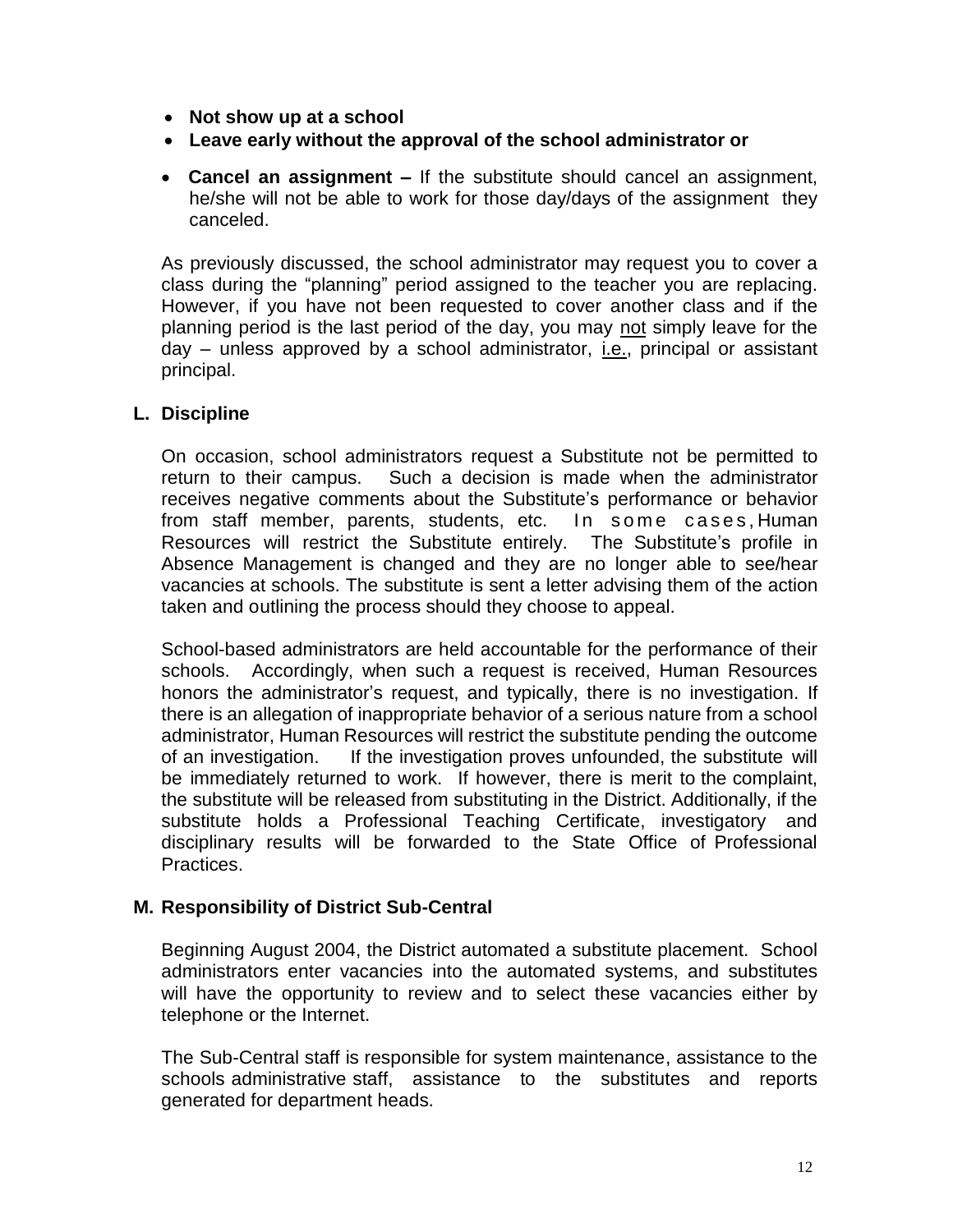## **N. Eligibility to Stay Active in Absence Management**

Substitutes must work a minimum of **10 full days** (7.5 hours daily) in the school year to remain active in the system. Substitutes who do not work a minimum of **10 days** in the school year will not be eligible to substitute the following school year and will be purged from the system. The substitute must reapply, incur associated costs and complete all related paperwork a second time.

#### **Substitute teachers should not accept offers of assignments from school-based personnel. All assignments must be made through the automated sub placement system.**

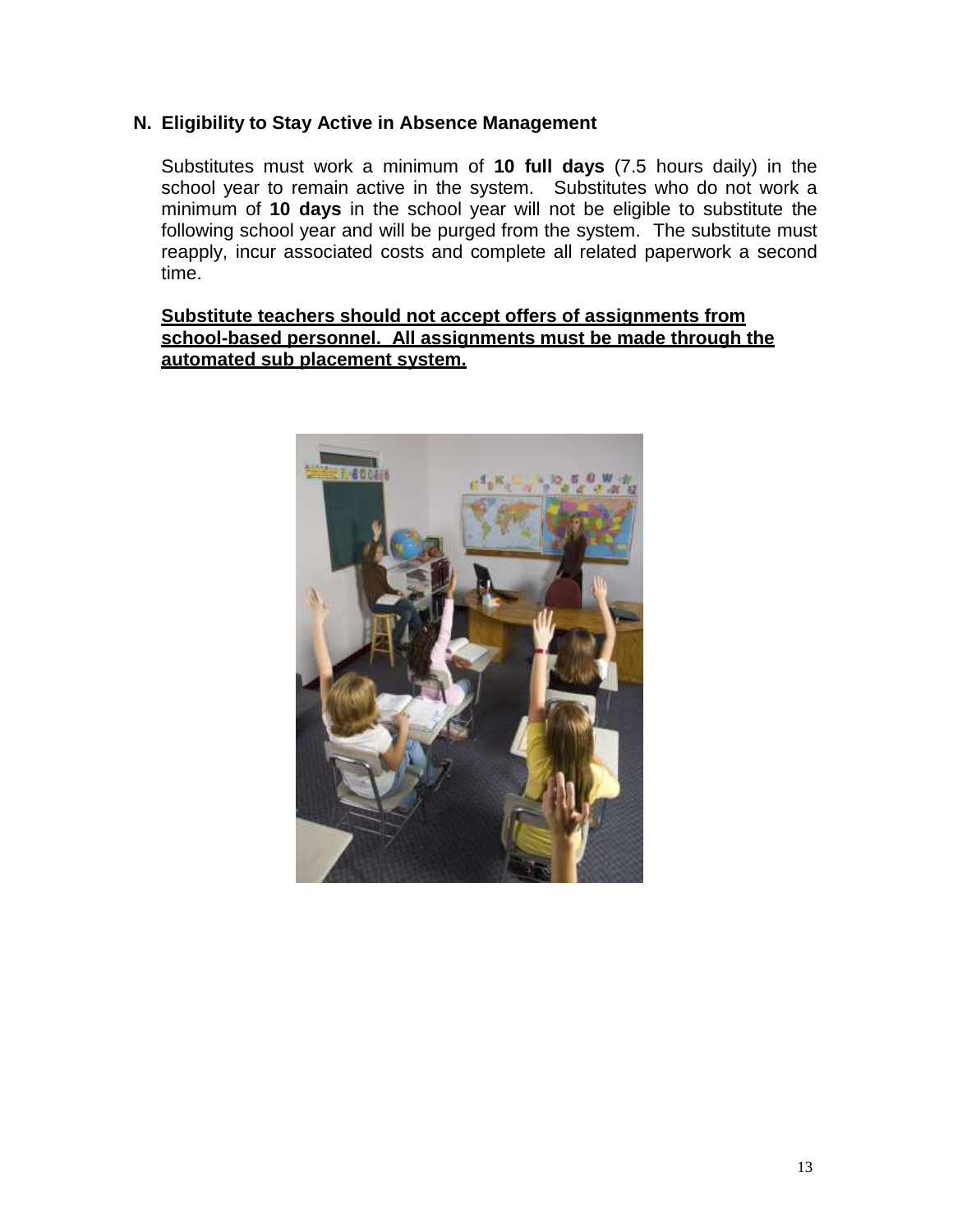## **Chapter III – Professional Responsibilities of Substitute Teachers**

Substitutes must read and adhere to the Education Standard Commission's Code of Ethics of the Education Profession in Florida. The substitute will:

- 1. Maintain a professional appearance at all times. A well-groomed instructor gives the students a sense of security and an example of neatness and composure. Dress appropriately for the job assignment.
- 2. Observe the same hours and perform all duties of the teacher they are replacing.
- 3. Teach students to the best of their ability under the supervision of the local school administration.
- 4. Follow the regular teacher's lesson plans. When this is not possible, the areas not covered and the reason must be included in an informal written report to the classroom teacher.
- 5. Have the authority to enforce all rules necessary for the proper management of their classes and the appropriate behavior of their students utilizing suitable action as outlined by the Code of Conduct and the local school administration. **\*Important Note: There is absolutely no protection afforded an employee found to have committed an intentional act resulting in injury to a student. Refrain from any physical contact with students -- except in obvious emergency situations.**
- 6. Keep such records with respect to attendance and other matters as prescribed by the local school administration.
- 7. Consider all records confidential. **\*Important Note: Failure to adhere could result in dismissal and/or possible legal action.**
- 8. Adhere to District Copyright Guidelines. All employees of the Sarasota County School District are expected to adhere to the Copyright Guidelines adopted by the Sarasota County School Board, particularly those pertaining to the inappropriate use of videos in the classroom. These guidelines are available for viewing at the district website: [www.sarasota.k12.fl.us/purchasing](http://www.sarasota.k12.fl.us/purchasing) within the Library Media section.
- 9. Be aware of their legal responsibility to take all reasonable action in quelling any situation which might arise on the school premises endangering student health, safety, or education. This legal responsibility exists whether incidents arise in the classroom or elsewhere on campus. However, be reminded there is absolutely no protection afforded an employee found to have committed an intentional act resulting in injury to a student.
- 10. Supervise their classes at all times. If it becomes necessary to leave the room, supervision arrangements must be made with the office or a neighboring teacher.
- 11. Avoid discussing conditions in one school while serving another.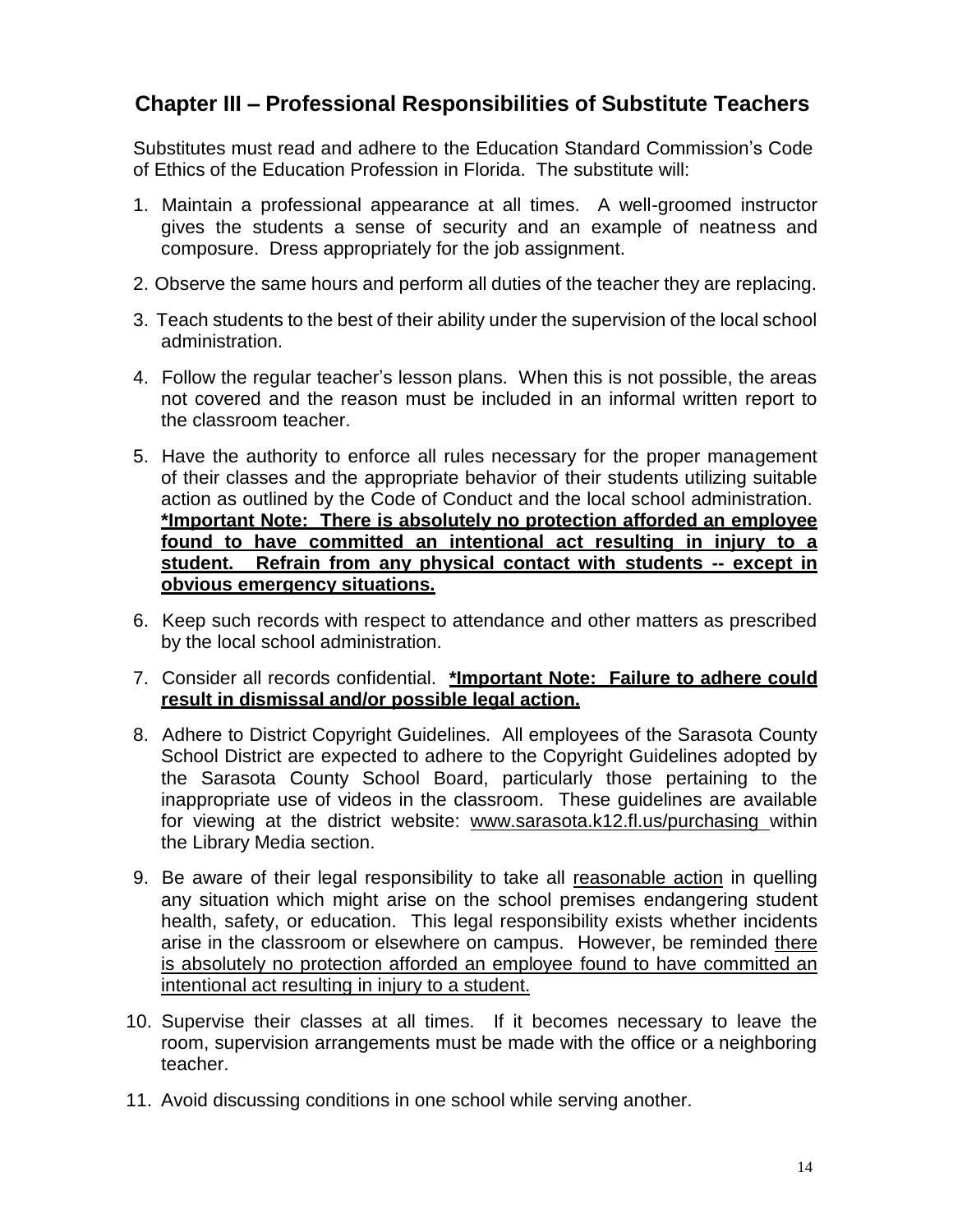- 12. Make no adverse comments pertaining to students, parents, teachers, or administrators, particularly in the lounge and never in the presence of students.
- 13. Permit no students to make critical or uncomplimentary comments about another student, parent, administrator, or teacher. Courtesy and consideration of others are basic to good educational practices.
- 14. Maintain a proper degree of formality (no first names) between teachers in professional matters, especially in the presence of students. Students are never to address a substitute teacher by his or her first name.
- 15. Notify the office immediately regarding the nature and seriousness of an accident if a student is injured. Never send an extremely ill student to the office alone. Ask another student to accompany him/her to the office.
- 16. Report to the office promptly any personal injuries sustained in the school building or on campus. An accident requiring the services of a physician must be reported to the district office to initiate insurance and Workmen's Compensation claims.
- 17. Release no students from his/her supervision unless the student has been approved for release by the school office.
- 18. Notify the district office and Sub Central of address or telephone changes or if they are no longer available to substitute teach.
- 19. Substitutes must be willing to be flexible when a school has a situation and must place the substitute in a different position other than the position he/she initially accepted.
- 20. Renewal of a Substitute Certificate is \$20.00 and must be paid in the form of a check, credit card (Visa, Master, Discover) or money order.
- 21. Substitutes are expected to remain on site until the end of the day, even if they have planning periods at the end of the day.
- 22. No browsing of the Internet during teaching assignments is allowed.

Any situations or questions not specifically covered within this Substitute Handbook should be addressed to the District's Human Resources Department or the school administration, as appropriate.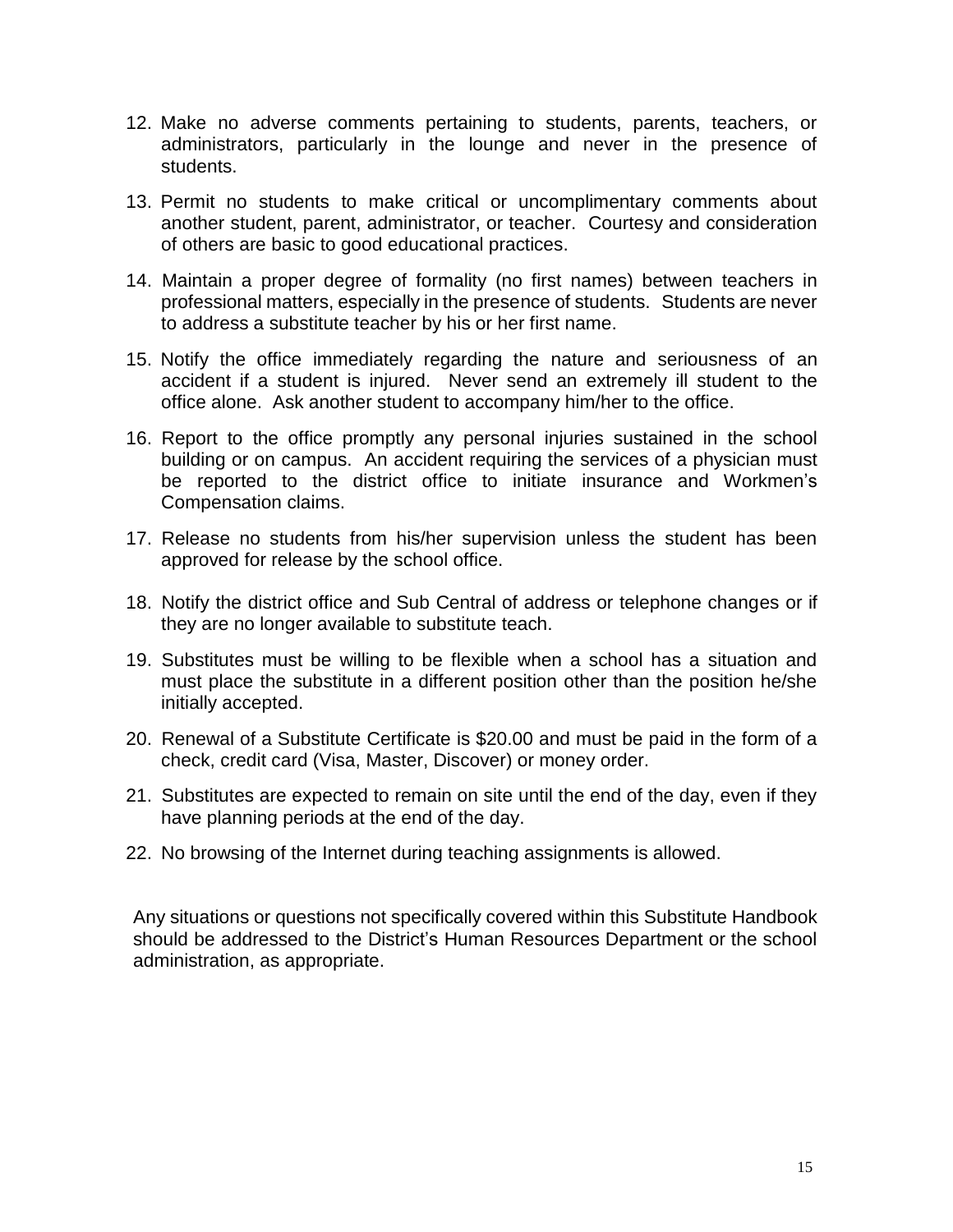## **Chapter IV -- On-Site Responsibilities of Substitute Teachers**

The substitute teacher shall perform the major functions of the teacher summarized below, coordinate with the administrator in charge of substitute teachers and perform all duties in a professional manner.

The substitute will:

- 1. Report to school on time, sign in, and report to the administrator responsible for substitutes to obtain access to the classroom.
- 2. Check the regular teacher's mailbox for pertinent information.
- 3. Review the regular teacher's lesson plans, teaching materials, general building routines and procedures, and disaster drill regulations.
- 4. Consult the principal, assistant principal, secretary, or an assigned teacher if there are questions about the day's activities.
- 5. Serve bus duty, lunchroom duty, or any other duty assigned to the regular teacher. **Similarly, when needed, the School Administration may ask you to cover a class during a planning period.**
- 6. Explain lessons for the day so that students understand specific directions.
- 7. Be responsible for the care of classrooms, furniture, equipment, textbooks, reference books, and all other materials used in the classroom.
- 8. Observe student health and safety procedures.
- 9. Never release students from the building during the school hours without permission from the office.
- 10. Never release students from your classroom without a written pass or equivalent pass according to the school policy.

#### 11. **Do not remove or make copies of any materials from a school.**

#### 12. **Cell phones may not be used while supervising students.**

#### **Maintain effective classroom discipline:**

- 1. All discipline cases, which cannot be handled in the room in an appropriate manner, should be referred to the principal or assistant principal. Follow local school policies concerning discipline procedures.
- 2. Under no circumstances should the substitute teacher administer corporal punishment.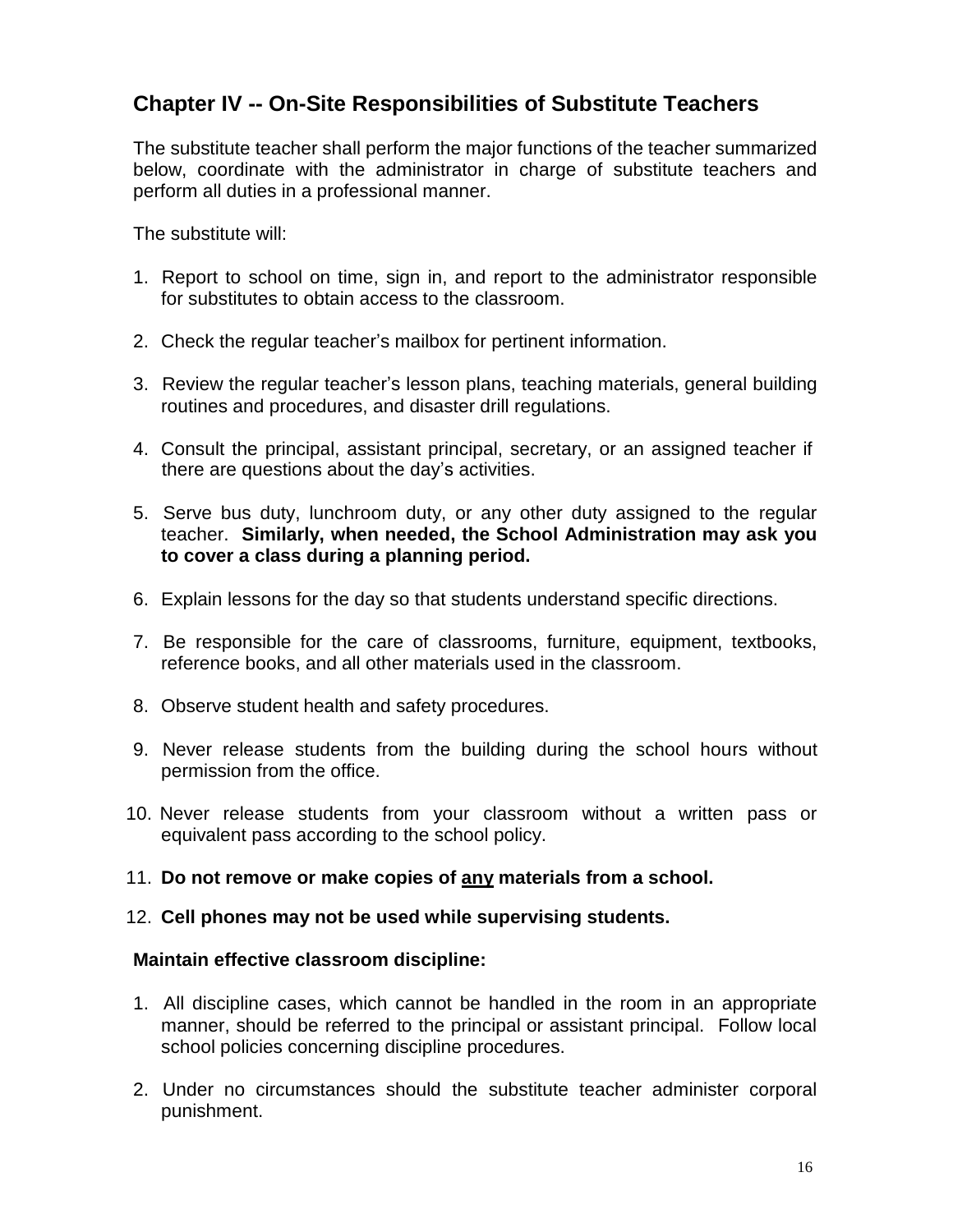3. Substitute teacher should never leave the class unattended.

## **Check the room condition at the end of the day including the following items:**

- 1. Classroom lighting.
- 2. Classroom temperature.
- 3. Classroom seating arrangement.
- 4. Report any problems to the appropriate administrator.

## **Secure the classroom:**

- 1. Check teacher's procedures for collecting and grading written work assigned in the lesson plan.
- 2. Monies collected should be deposited in the office with adequate records.
- 3. Send all medications brought to school by students to the office at the beginning of the school day.
- **4. Leave the classroom in a neat and orderly fashion – ready for the next day of learning.**

**In summary, the Substitute Teacher is expected to carry out the work of the regular teacher and is not employed simply to maintain order.**

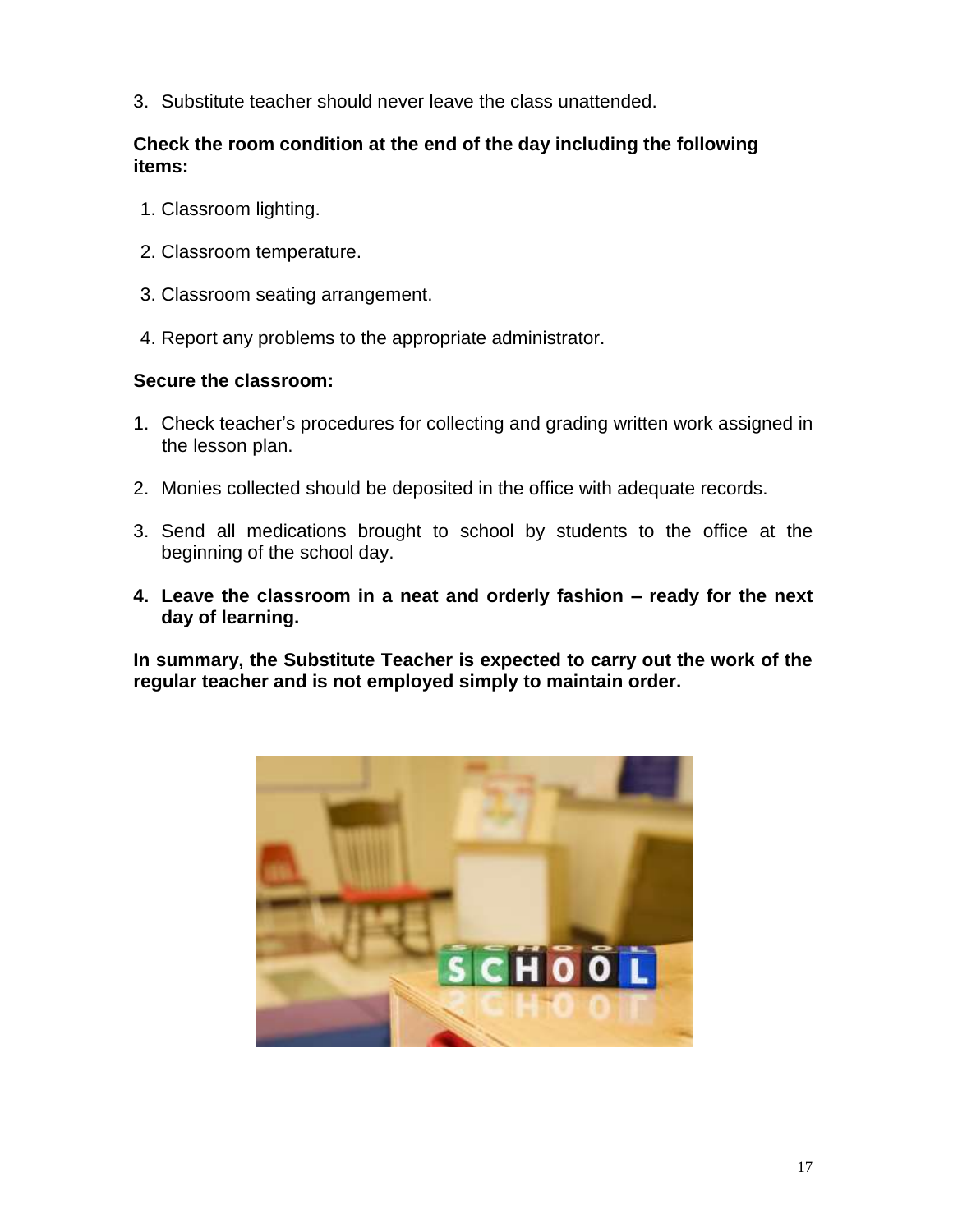## **Chapter V -- Guidelines for Implementing Lessons**

#### **1. Implement the teacher's plans as fully and as completely as possible.**

No Substitute Teacher can be expected to implement any lesson exactly as the regular teacher, but the closer one can approximate the teacher's procedures, the better it is for the students, the regular teacher, and the substitute.

#### **2. If you must modify a lesson, modify as little as possible.**

If you understand the teacher's objective but do not understand one of the activities, modify the activity. If the activities are clear, but a procedure is unclear, modify the procedure.

#### **3. If you cannot modify the lesson, contact the principal or designee to implement an alternative lesson.**

Many substitutes prepare additional activities in anticipation of this situation. Examples include math practice activities, reading materials of high interest/low vocabulary, and topics for creative writing activities, crossword puzzles, road map activities, and educational games.

The substitute should leave a note to the teacher informing him/her of the decision to implement an alternative lesson when this has been necessary.

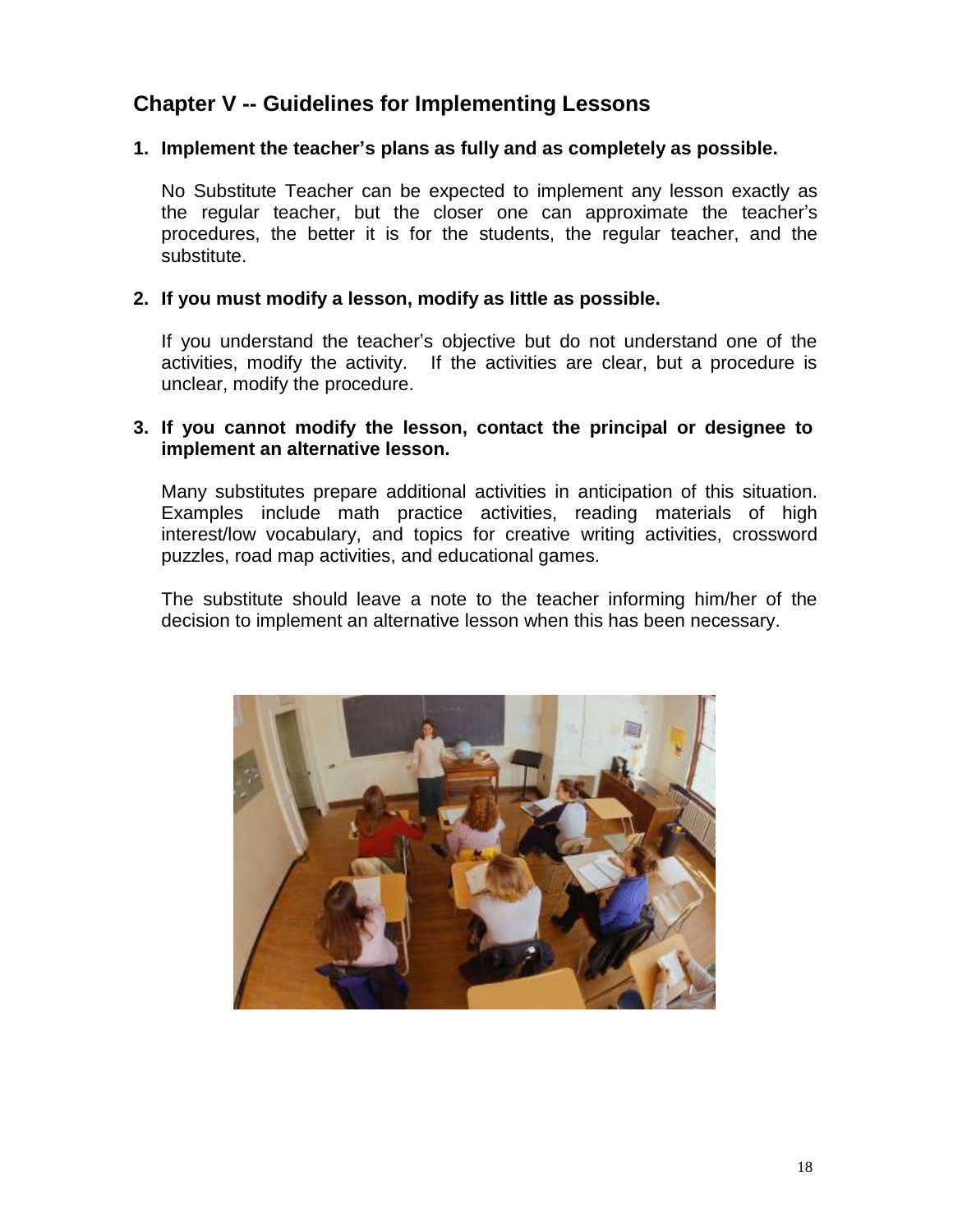## **Chapter VI-- Classroom Rules**

It always is better to use the teacher's rules that the students are familiar with, rather than new ones, which may be confusing to the students. If you cannot find the teacher's rules, you may want to use the following. They are simple, cover most situations, and may be used at all levels.

- 1. Listen carefully.
- 2. Follow directions.
- 3. Work quietly. Do not disturb others who are working.
- 4. Respect others. Be kind with your words and actions.
- 5. Respect school and personal property.

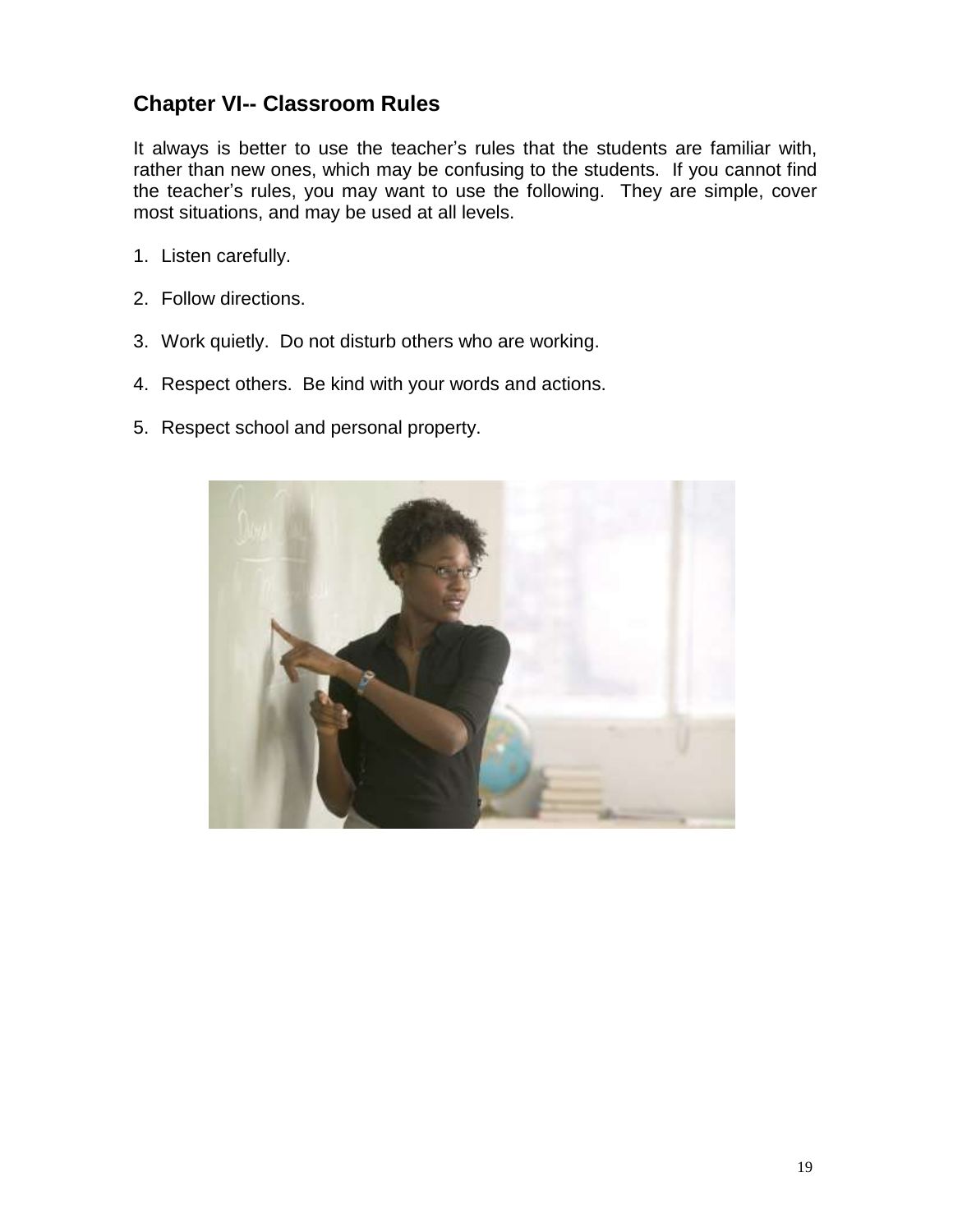## **Chapter VII -- Classroom Management**

Substitute teachers who are effective in the classroom strive to create a climate in which success is expected, academics are emphasized, and the environment is orderly.

As a substitute teacher, it is essential to understand and practice good classroom discipline and management. This is necessary before any classroom learning can occur. Good classroom control can be the best prevention of major classroom difficulties.

It is not unusual for a class to "test" a substitute teacher. Students may try to gain status by upsetting class routines. Your response to these situations is crucial. Teacher self-control is a must! You need to begin by establishing order during the first minute of the first period of the day. Your responses need to be calm, firm yet fair, and tempered with good humor. You can prevent many problems with a combination of planning, awareness, and sensitivity.

To assist you in maintaining discipline, the following guidelines are recommended. Study and implement them as appropriate to your specific substitute-teaching situation.



- 1. Let students know what you want from them and you will get exactly that.
- 2. State what you want in clear, concise terms.
- 3. Be consistent.
- 4. If questioned, make the exact same statement again and again, if necessary.
- 5. Be firm.
- 6. Establish eye contact.
- 7. Know what you can and will do, if inappropriate behavior continues.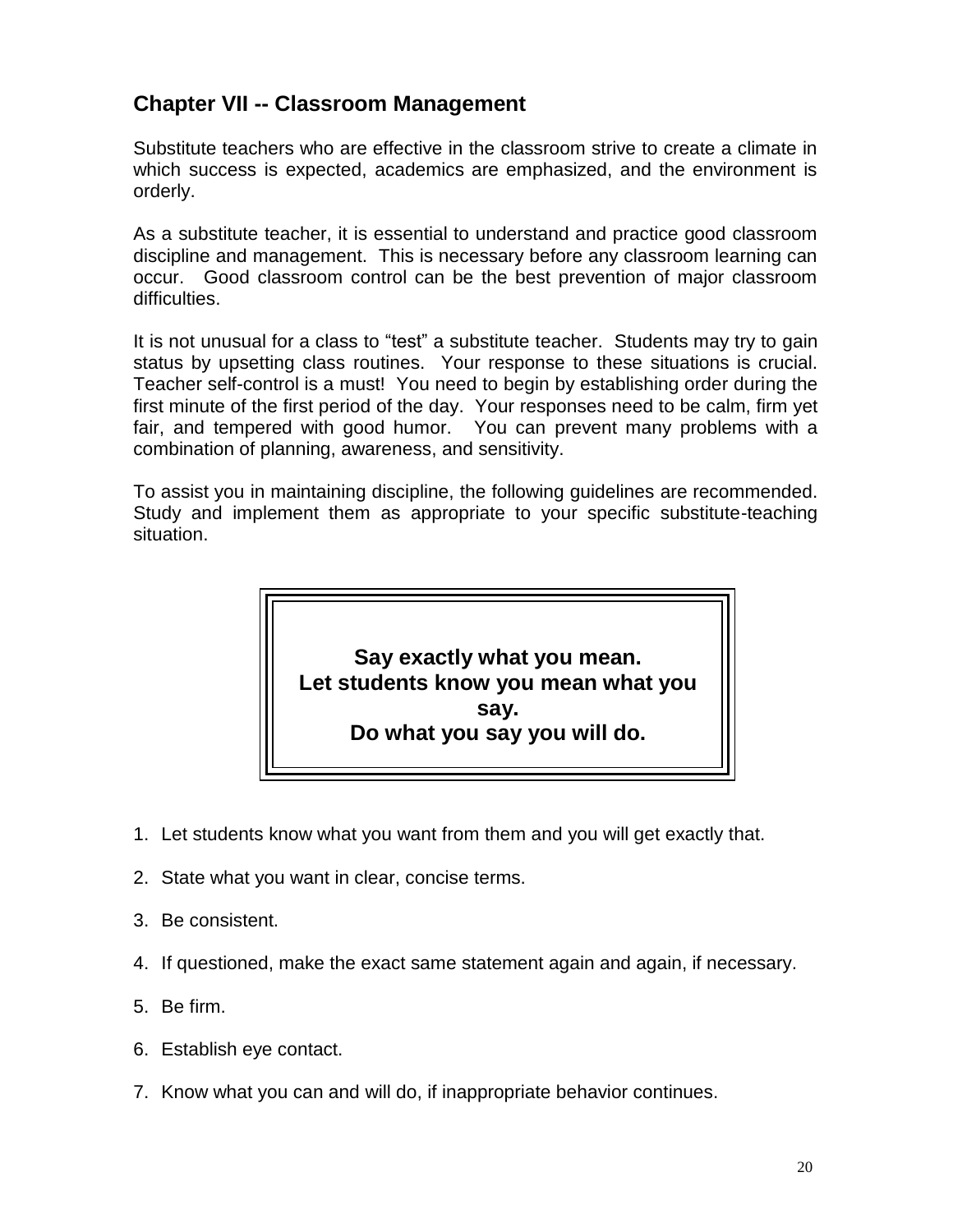## **Chapter VIII -- Avoiding Negligence**

Primary among many substitute teachers' concerns is protecting their students from harm and themselves from lawsuits. The following guidelines are offered to help you prevent injuries to students under your care, act responsively in the event of accidents, and avoid legal problems should mishaps occur.

- 1. Maintain a neat, orderly, and safe environment for the students.
- 2. Caution students against hazards or unusual conditions such as slippery floors, which require extraordinary care.
- 3. **NEVER leave a classroom unattended**. Use the classroom intercom/telephone or send a student with a message if you need to contact the principal or another teacher.
- 4. Know how to quickly contact school personnel who can assist with an emergency (administrator, nurse, or counselor).
- 5. **NEVER give medicine of any kind** (including aspirin or cough drops) to students. Refer students who are taking any type of medication to the office for supervision.
- 6. Don't order a disruptive student to leave class unsupervised. Instead:
	- a. Use the intercom/phone to ask for assistance from the office;
	- b. Ask another teacher to escort the student to the office; or
	- c. Ask another teacher to supervise your class while you escort the student to the office.
- 7. **NEVER use corporal punishment with students**. Corporal punishment includes hitting, pushing, shaking, jerking, pinching, forcing a child to stand up for long periods of time, making the student do push-ups, or using any physical force.
- 8. Do not keep students after class or after school.
- 9. Obtain permission from the principal before sending notes or other communication home to parents.
- 10. **Do not introduce controversial subjects or materials** (information on religion, the occult, racist cartoons, sexually explicit books, etc.) to classes.
- 11. Do not advertise products or services or announce public meetings during class.
- 12. Do not date students or socialize with them after school; avoid establishments suspected of serving alcohol to minors.
- 13. If a student teacher is assigned to your class, remain on duty in the classroom.
- 14. All videos/recordings must be approved by a school administrator before use.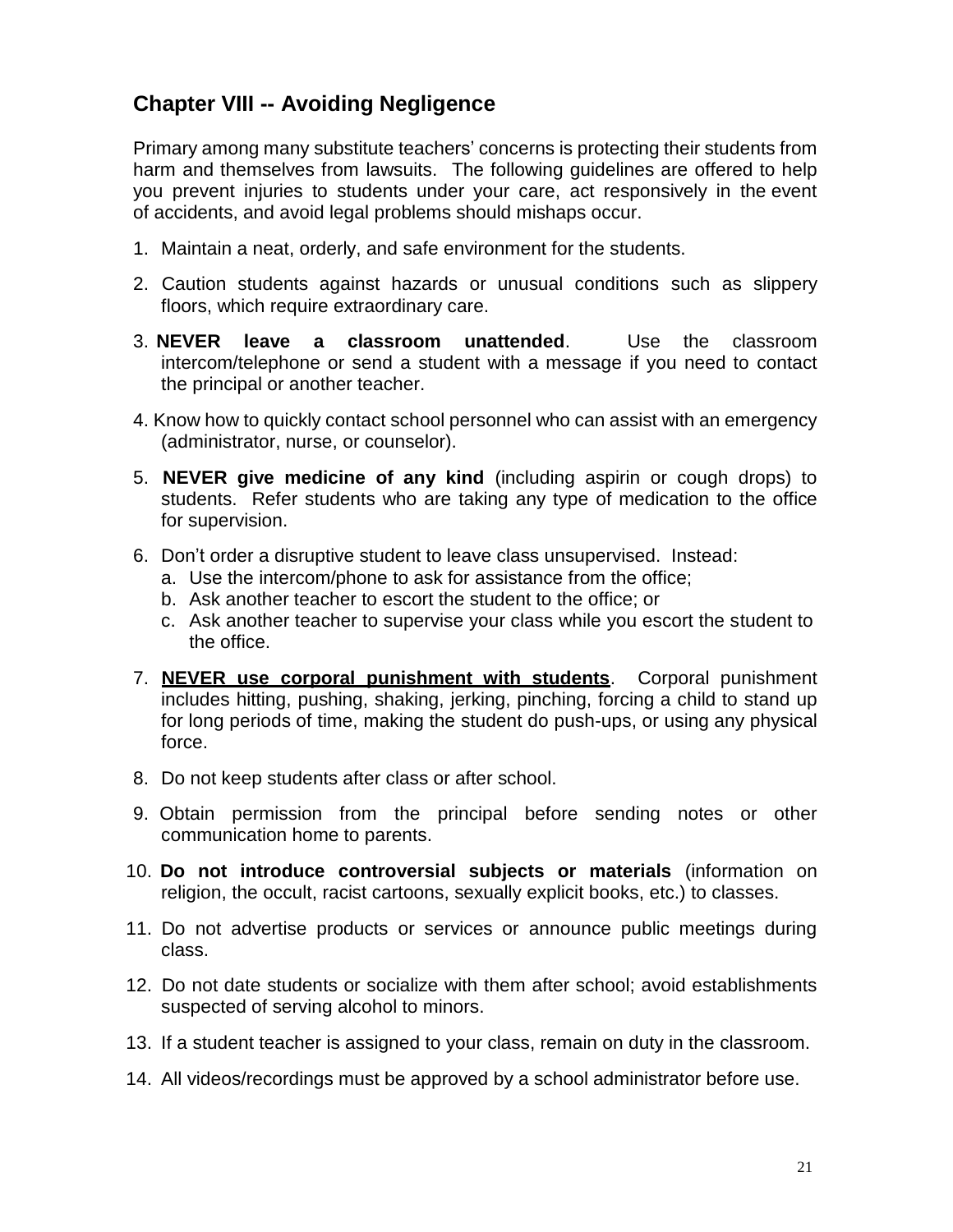15. You must report any known or suspected incidents of child abuse, neglect or abandonment to the Florida Abuse Hotline (800-962-2873) and to a school administrator or counselor. (We recommend you make the call from the counselor's office with the counselor present.)

| <b>ABUSE</b>       | Normally defined as wrongful use, mistreatment, or insulting                                                                                                                                                                                                                                                           |
|--------------------|------------------------------------------------------------------------------------------------------------------------------------------------------------------------------------------------------------------------------------------------------------------------------------------------------------------------|
|                    | language.                                                                                                                                                                                                                                                                                                              |
|                    | Battery is a criminal charge (misdemeanor) made by<br>someone when another person touches a person with the                                                                                                                                                                                                            |
| <b>BATTERY</b>     | intent to harm. Intent is defined by the person being<br>touched.                                                                                                                                                                                                                                                      |
| <b>CHILD ABUSE</b> | Child abuse is normally defined in the context of a criminal<br>act in a school setting when an employee willfully, intentionally,<br>and with malice causes an injury to a child. Often the charge<br>is filed as battery. Child abuse could be physical abuse,<br>mental abuse, sexual abuse, or extreme negligence. |
|                    |                                                                                                                                                                                                                                                                                                                        |

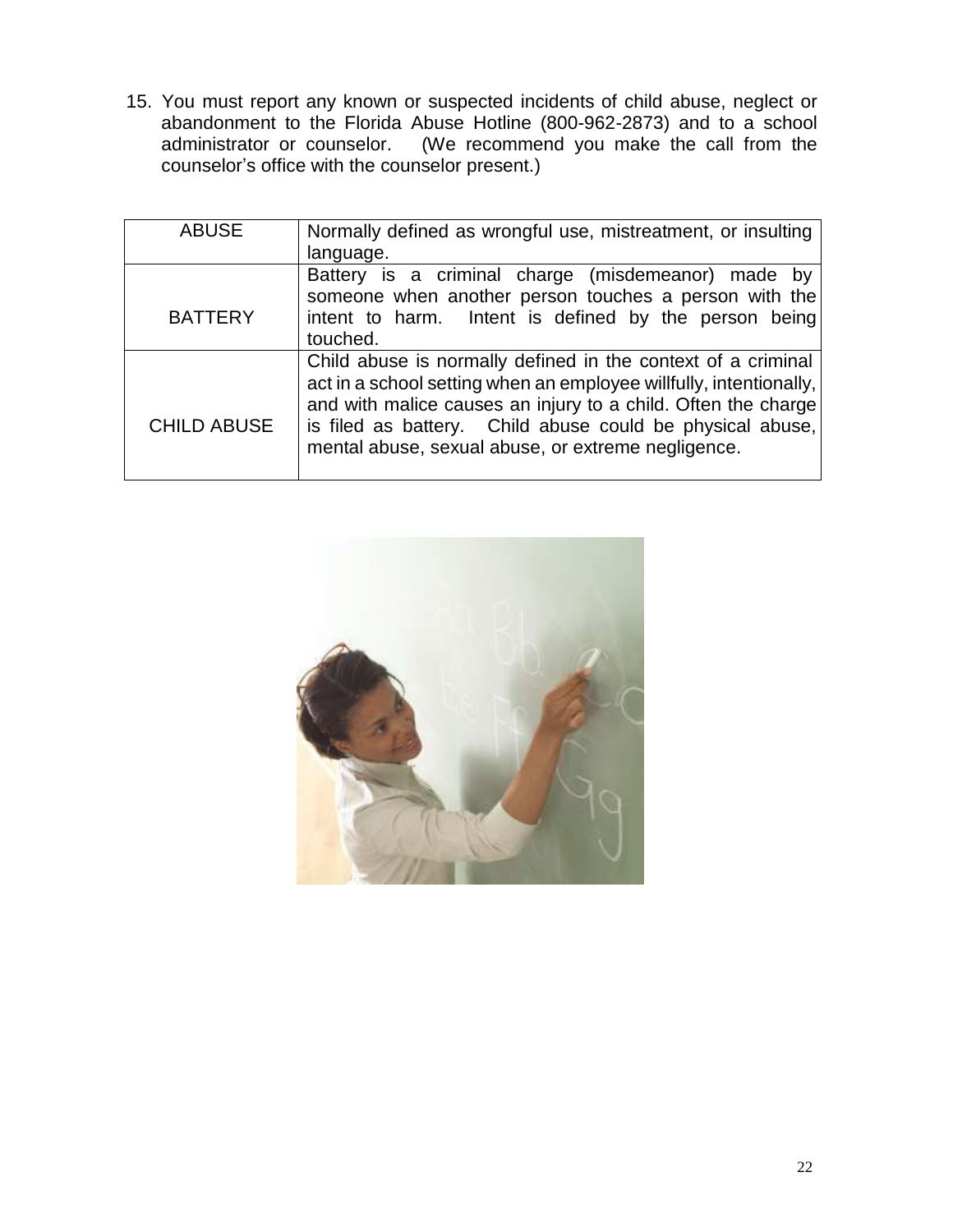## **Chapter IX -- Substitute Teacher Classroom Survival Tips**

#### **Arrive in class before the students**

- 1. Check lesson plans
- 2. Gather materials for the lesson(s)
- 3. Check the names on the roll.

#### **Write on the board**

- 1. Your name (Mr., Mrs., Miss, Ms., Dr.)
- 2. Date
- 3. Student assignments

#### **Welcome students to class**

- 1. Greet students with a smile
- 2. Always stand if possible.

## **Start class as soon as bell rings**

- 1. Introduce yourself with a smile
- 2. Call the roll
- 3. Praise student with a smile
- 4. Explain class assignments
- 5. Praise and encourage students
- 6. Circulate around the classroom and smile whenever possible
- 7. Praise students
- 8. Watch for hands; go to the student(s)
- 9. Collect assignments with a smile

## **Write the teacher a note explaining the day's events**

- 1. Which students were helpful?
- 2. Lesson plans (what was completed, what was not, where completed assignments are located, etc.)
- 3. Student(s) who became ill or hurt
- 4. In addition to helpful students, identify students who were disruptive
- 5. Leave mail and notes from parents in teacher's mailbox
- 6. Explain incomplete assignments
- 7. Leave a list of students who were absent/tardy to each class.

## **DO NOT:**

- 1. Touch students or their belongings
- 2. Over react
- 3. Tell jokes
- 4. Complain to the students
- 5. Discuss your personal problems
- 6. Let student(s) have access to the teacher's grade book
- 7. Make a big deal out of minor behavior problems
- 8. Be a know-it-all
- 9. Remain in an enclosed area alone with a student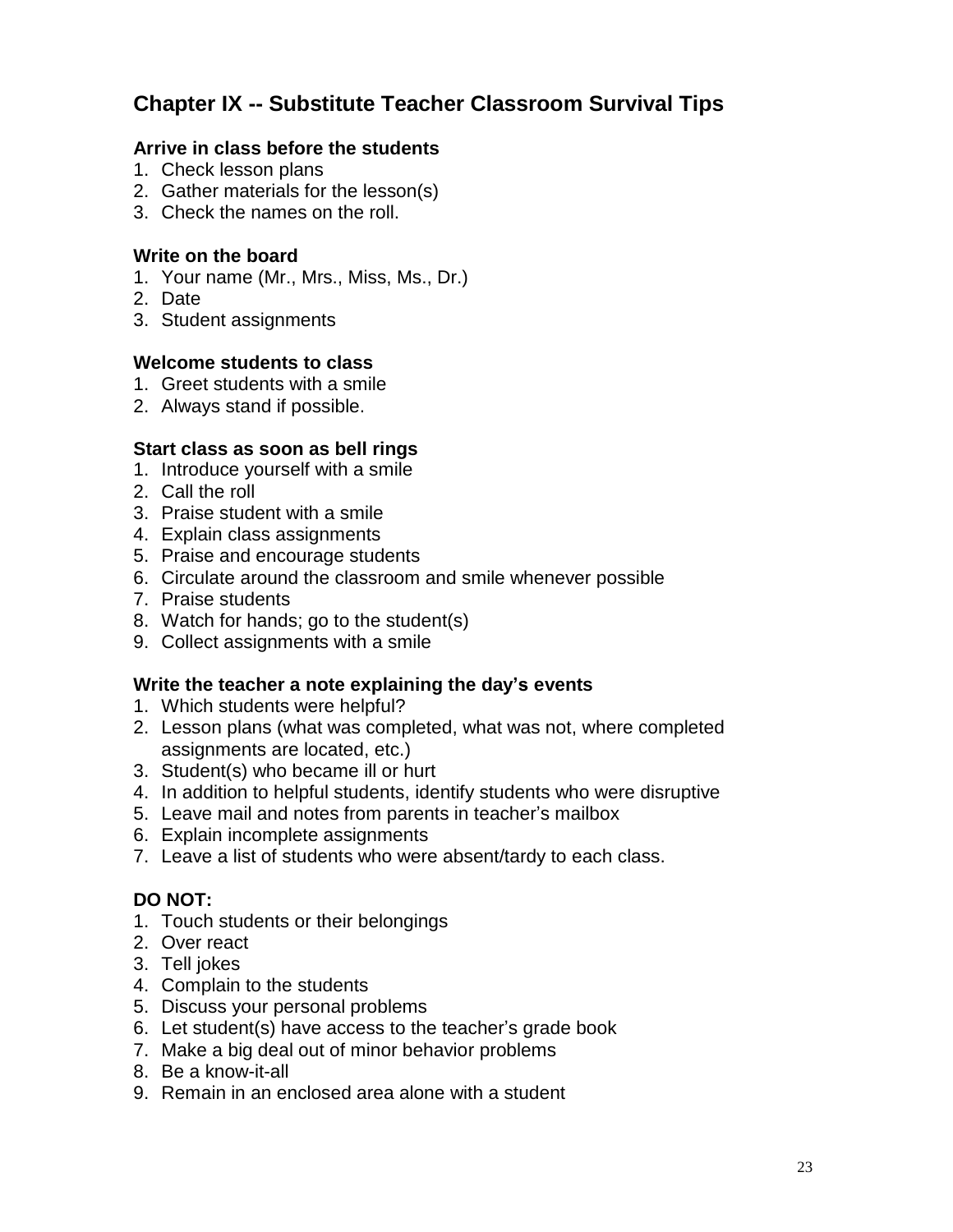## **Chapter X -- Common Acronyms**

In the educational environment, we use many unique acronyms. Examples of the language of educators are listed below.

| <b>Acronym</b> | <b>Definition</b>                                           |
|----------------|-------------------------------------------------------------|
| <b>ADA</b>     | Americans with Disabilities Act                             |
| <b>ADD</b>     | <b>Attention Deficit Disorder</b>                           |
| <b>ADHD</b>    | <b>Attention Deficit Hyperactivity Disorder</b>             |
| <b>AP</b>      | <b>Assistant Principal</b>                                  |
| <b>ASL</b>     | American Sign Language                                      |
| <b>CTBS</b>    | <b>Comprehensive Test of Basic Skills</b>                   |
| <b>DARE</b>    | Drug Abuse Resistance Education                             |
| EEOC           | <b>Equal Employment Opportunity Commission</b>              |
| <b>EH</b>      | <b>Emotionally Handicapped</b>                              |
| <b>ERC</b>     | <b>Educational Resource Center</b>                          |
| <b>ESE</b>     | <b>Exceptional Student Education</b>                        |
| <b>ESOL</b>    | English for Speakers of Other Languages                     |
| <b>FCAT</b>    | <b>Florida Comprehensive Assessment Test</b>                |
| <b>FDLRS</b>   | Florida Diagnostic and Learning Resources System            |
| <b>FIRN</b>    | <b>Florida Information Resource Network</b>                 |
| <b>FLSA</b>    | <b>Fair Labor Standards Act</b>                             |
| <b>FPMS</b>    | Florida Performance Measurement System                      |
| <b>FRS</b>     | <b>Florida Retirement System</b>                            |
| <b>FSTP</b>    | Florida Services Team Planning                              |
| <b>FTE</b>     | <b>Full Time Equivalency</b>                                |
| <b>HIPAA</b>   | Health Insurance Portability and Accountability Act of 1996 |
| <b>HRS</b>     | <b>Health and Rehabilitative Services</b>                   |
| <b>IDEA</b>    | Individuals with Disabilities Education                     |
| <b>IEP</b>     | <b>Individual Educational Plan</b>                          |
| <b>ISS</b>     | In School Suspension                                        |
| <b>JTPA</b>    | Job Training Partnership Act                                |
| <b>LRE</b>     | <b>Less Restrictive Environment</b>                         |
| <b>MAC</b>     | <b>Macintosh Computer</b>                                   |
| <b>MIS</b>     | <b>Management Information Services</b>                      |
| <b>MSDS</b>    | <b>Material Safety Data Sheets</b>                          |
| <b>OJT</b>     | On-the-Job Training                                         |
| <b>OSHA</b>    | Occupational Safety and Health Act of 1970                  |
| <b>OSS</b>     | Out-of-School Suspension                                    |
| PO             | <b>Purchase Order</b>                                       |
| <b>SED</b>     | <b>Severely Emotionally Disturbed</b>                       |
| <b>SLD</b>     | <b>Specific Learning Disability</b>                         |
| SOI            | <b>Summative Observation Instrument</b>                     |
| <b>SRO</b>     | <b>School Resource Officer</b>                              |
| <b>SSOC</b>    | <b>Student Services Observation Instrument</b>              |
| SSS            | <b>Students Staying in School</b>                           |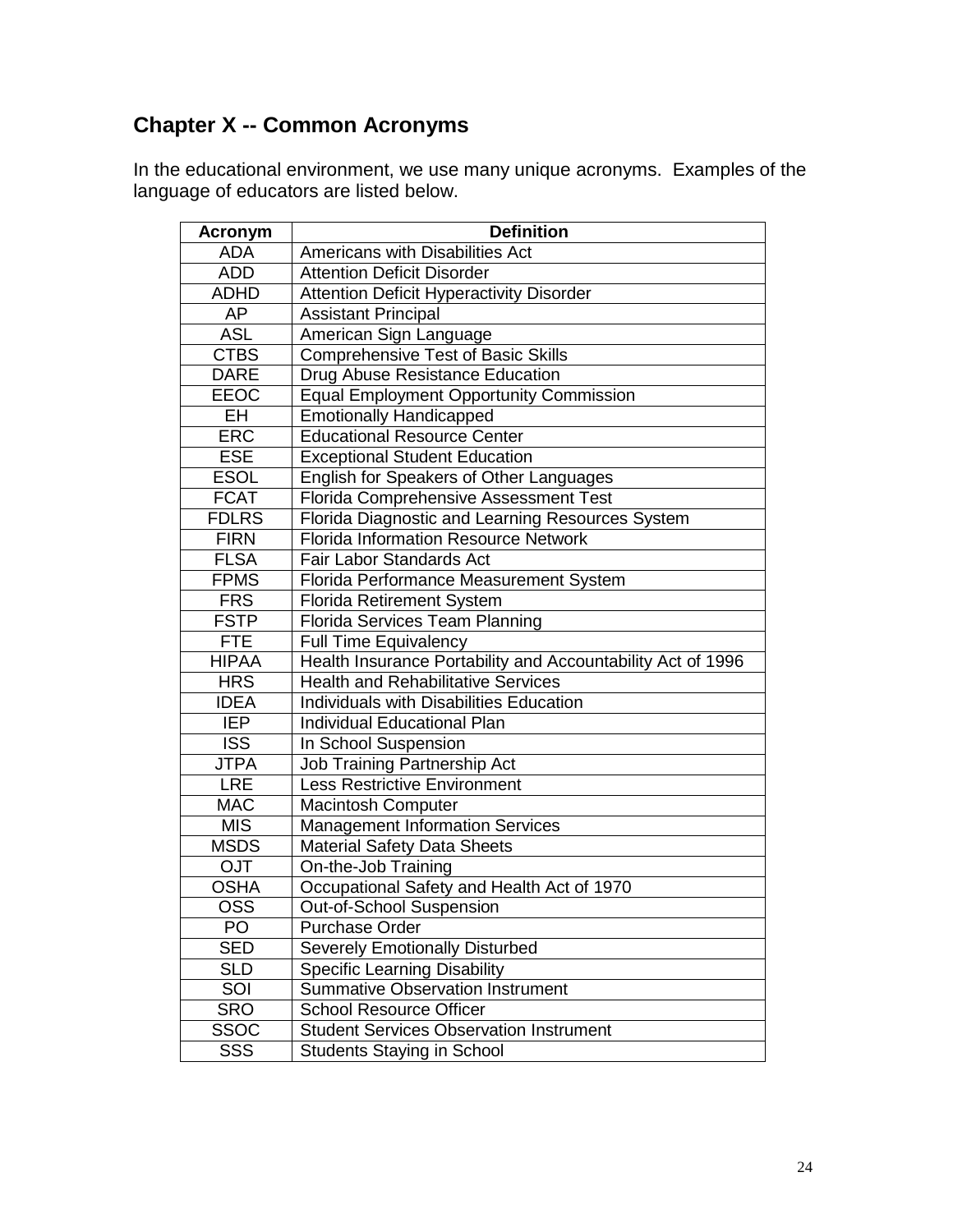## **Chapter XI – Ten Principles of Esteeming Discipline**

## **Ten Principles of Esteeming Discipline by Esther Wright, M.A.**

- 1. Always remember that your mission is to serve and support your students.
- 2. Always speak and act from a place of respect and dignity.
- 3. Develop relationships with your students that nurture and esteem them.
- 4. Respond rather than react when dealing with discipline.
- 5. Model the behaviors and attitudes that you expect from your students.
- 6. Be open to learning from your students.
- 7. Speak and listen from your heart when communicating with students.
- 8. Seek support and coaching when you find yourself overwhelmed.
- 9. Be calm, fair, and firm when dealing with discipline.
- 10. Remember that students are human and make mistakes.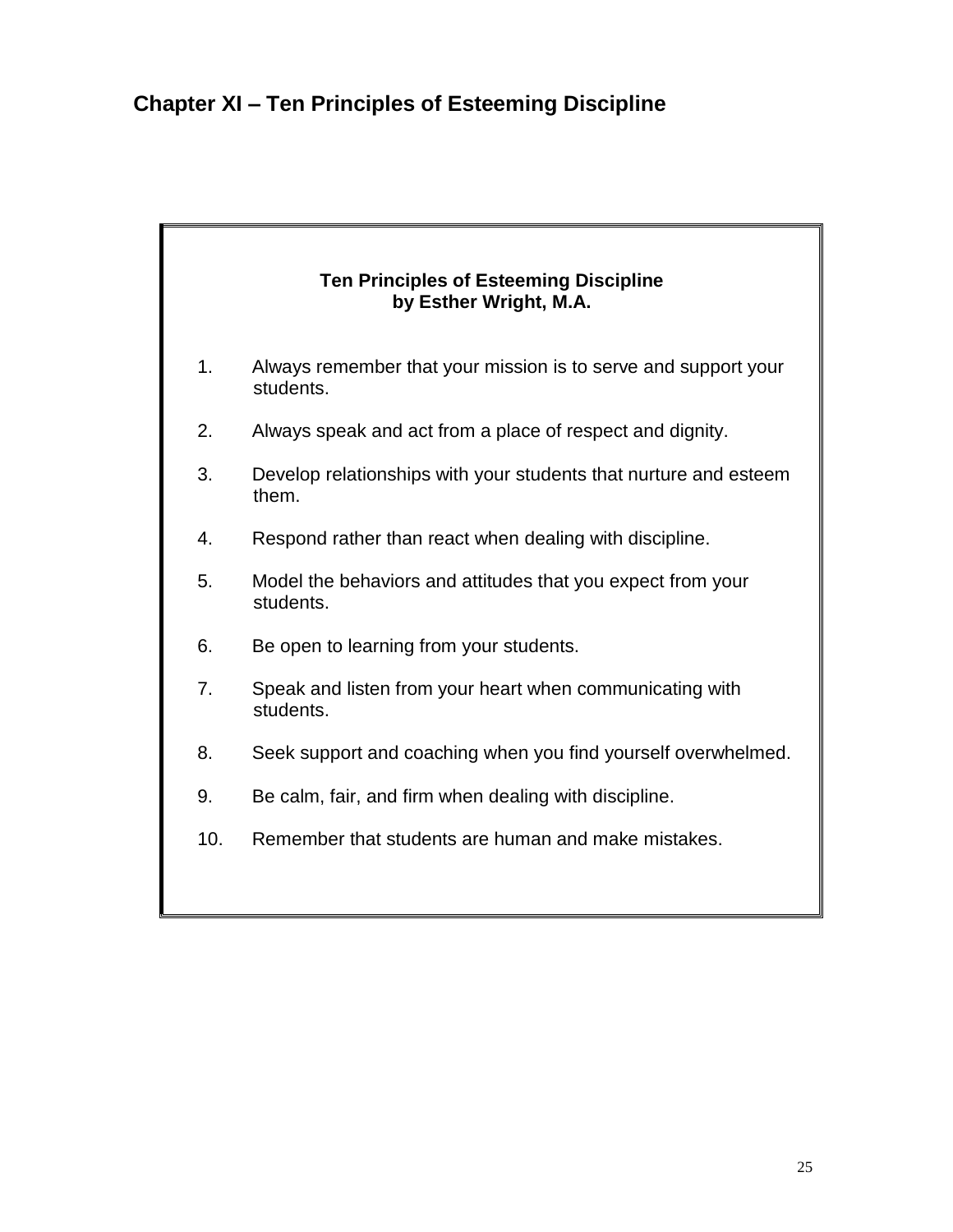## **Chapter XII -- School Security**

## **What You Need to Know if an Emergency is Declared When You Are on One of Our Campuses or Facilities**

## **Safety in Our Schools**

Despite news reports and recent violent incidents on a few school campuses in the U.S., it is important to know that schools still remain one of the safest places for students. At the same time, however, school districts throughout the country are implementing emergency response plans as a precautionary measure. Sarasota County Schools' Critical Incident Plans will be put into effect if we ever experience one of these emergencies. This plan includes common codes so that no matter what campus you visit, the codes would mean the same thing. If during your visit, you hear a signal for a Code Red, Code White, or Code Yellow, this brochure instructs you in the steps that you need to take.

## **The Critical Incident Project**

Sarasota County Schools, the Sarasota County Sheriff's Office and local law enforcement agencies are proud of the cooperative working arrangement they have built over many years. This collaboration ensures the safety of our students, staff and visitors in our schools. The spirit of cooperation has been an important factor as the two agencies worked to develop an emergency response plan for our school district.

The Critical Incident Plan has been developed over several months through many hours of careful thought and planning. All schools in the district have participated in training to assist them in the adoption of the plan.

The fervent hope of the Critical Incident Plan team is that we will never experience the need to implement the plan.

#### **Hurricanes**

Severe weather constitutes a critical incident for our schools. Hurricanes are a specific example of severe weather we face here in Florida. For your convenience, Appendix K contains hurricane information.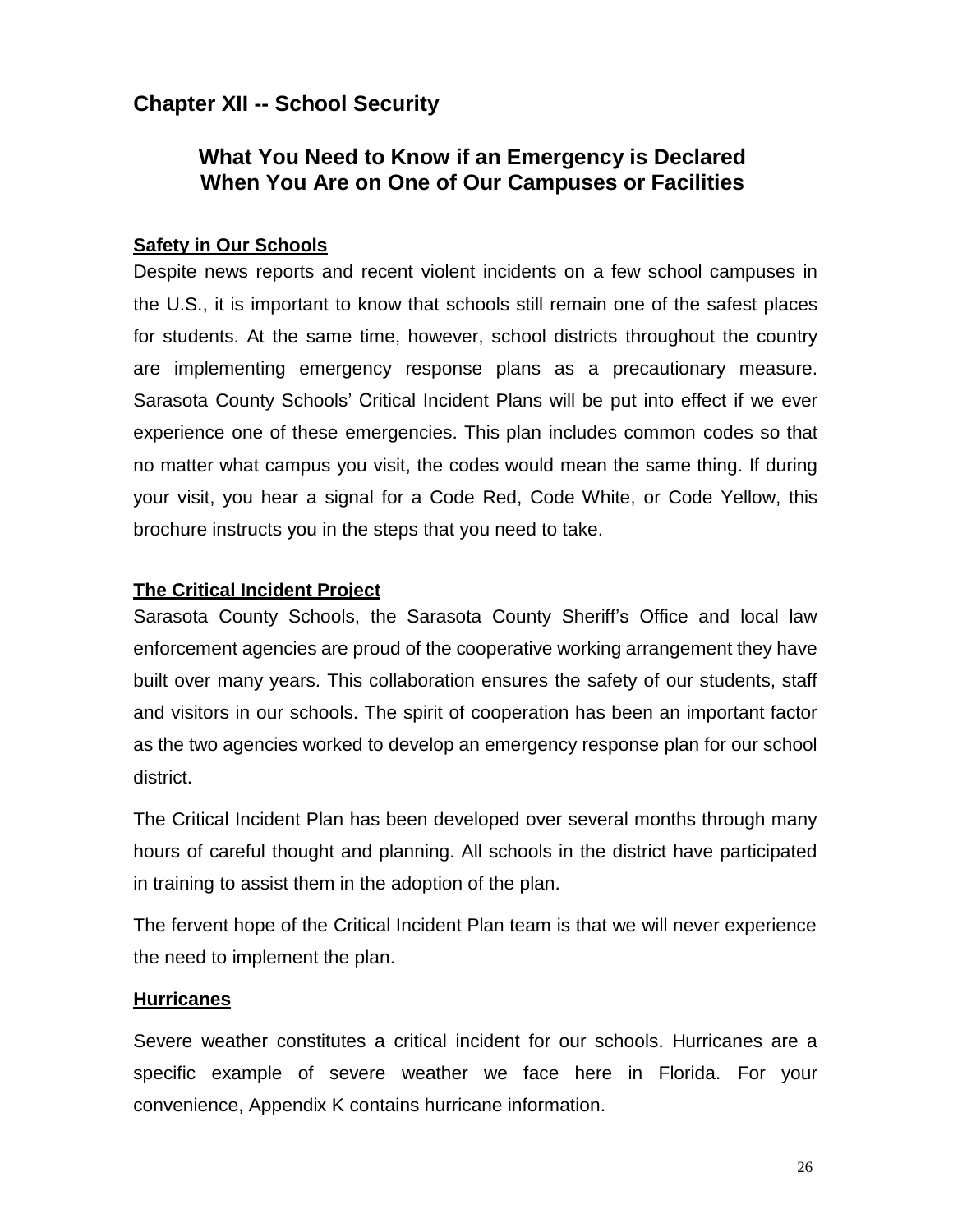## **For ALL Emergencies**

**Remain calm.** 

**Alert authorities.**

**Account for all students/plan for those with special needs.**

**Be ALERT for suspicious or unusual activity, people, packages or events.**



**Lock all doors Turn**

**off lights**

**Close windows and blinds**

**Move out of site from the doors/windows**



**LIMITED LOCKDOWN**

**Lock all doors**

**Continue with lesson plan**

**NOBODY leaves the classroom**



#### **EVACUATE**

**Leave on lights and fans**

**Utilize "buddy system"**

**Move to designated area**

**The Sarasota County Schools March 2006**

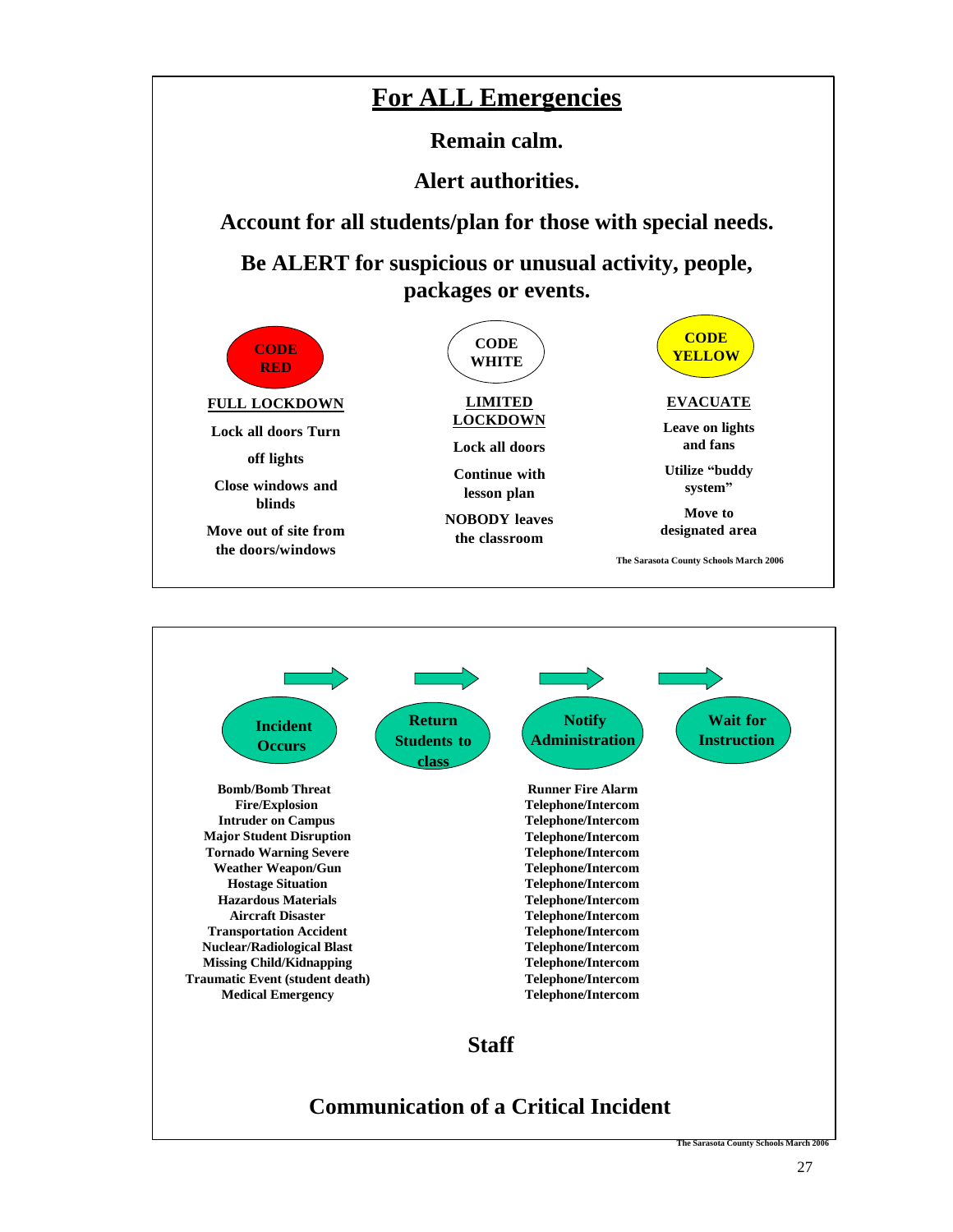